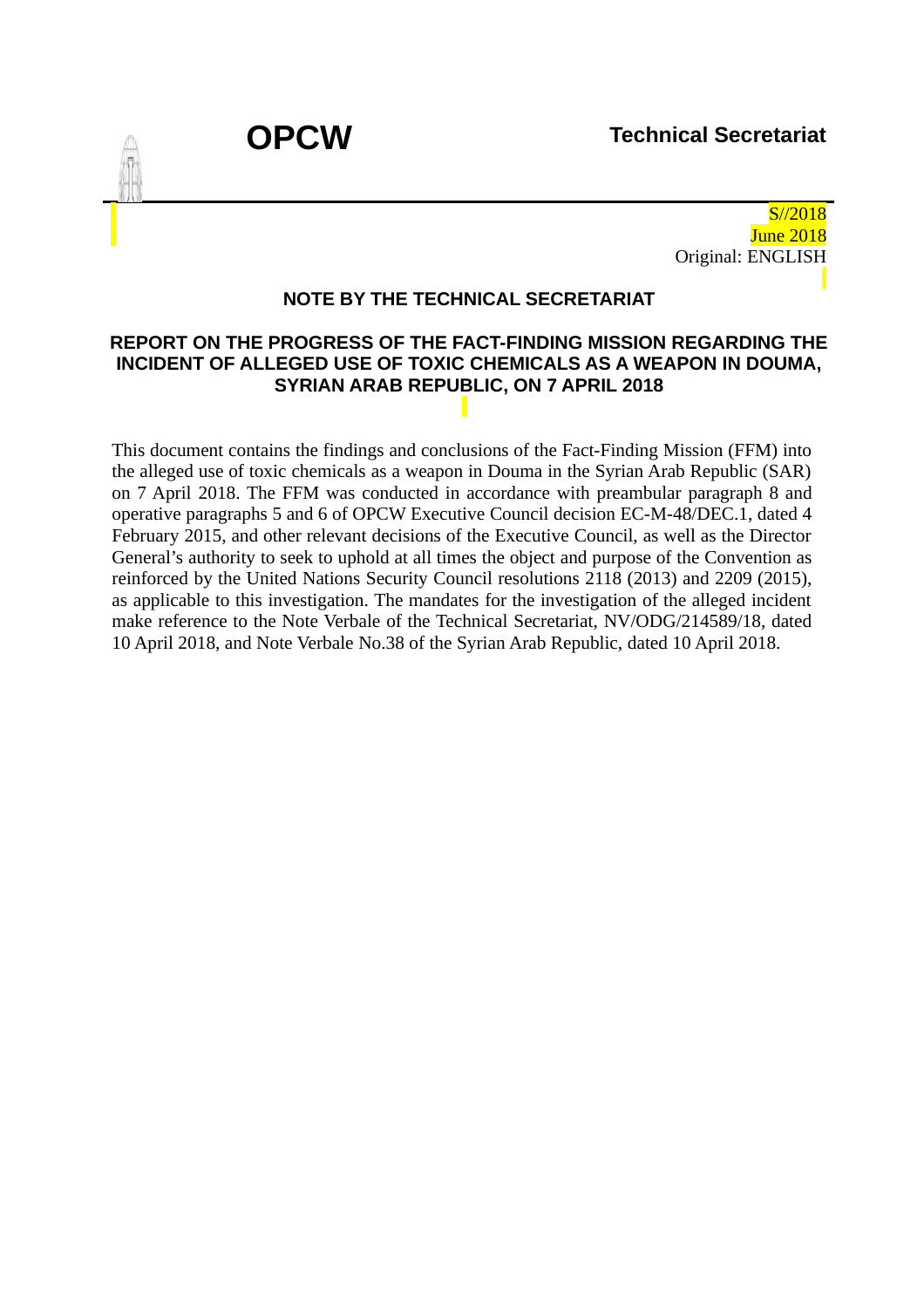## **1. SUMMARY**

- 1.1 On 10 April 2018, the Technical Secretariat (TS) and the Permanent Representation of the Syrian Arab Republic (SAR) to the OPCW exchanged Notes Verbales with regards to urgently dispatching a Fact-Finding Mission (FFM) team to Damascus to gather facts regarding the incident of alleged use of toxic chemicals, as a weapon, in Douma on 7 April 2018. An advance team was dispatched on 12 April and a follow-on team the next day, with the full complement arriving in Damascus on 15 April. A second team deployed to a neighbouring country on 16 April to conduct further activities in relation to the allegation.
- 1.2 The FFM team could not enter Douma for almost a week after arrival due to the high security risk to the team, which included the presence of unexploded ordnance, explosives and sleeper cells still suspected of being active in Douma. On 18 April, during a reconnaissance visit to two sites of interest, the security detail was confronted by a hostile crowd and came under small arms fire and a hand-grenade explosion. The incident reportedly resulted in two fatalities and one injury.
- 1.3 On 21 April, the FFM team conducted its first visit to one of the alleged sites of interest after security concerns had been addressed and it was deemed an acceptable risk to enter Douma. The FFM team undertook four additional deployments to other sites of interest over the following ten days, including two on-site visits to a warehouse and a facility suspected of producing chemical weapons. There were no further security incidents and the FFM team was at all times isolated from local crowds and media personnel during the on-site visits, thereby allowing it to conduct its activities without interference. At one location, the FFM team was unable to gain full access to key apartments of interest.
- 1.4 The FFM activities in Douma included on-site visits to collect environmental samples, conducting interviews with witnesses, and collecting data. All these environmental samples were collected by the FFM team in the presence of representatives of the SAR, following the Organisation's chain-of-custody procedures. In the neighbouring country (Country X), biological and environmental samples were gathered or received by the FFM team and interviews with witnesses including casualties were conducted.
- 1.5 Based on the high levels of various chlorinated organic derivatives, which are not naturally present in the background environment, detected in environmental samples gathered at the sites of alleged use of toxic chemicals (Locations 2 and 4, see figure 2 in section 7), the FFM determined that chlorine or another reactive chlorinecontaining chemical was present at both locations. The FFM identified the likely source of chlorine as the industrial gas cylinders found by the FFM team on the roofterrace (Locations 2) and in the bedroom (Location 4) during the visits.
- 1.6 At this stage, the analysis results of the selected samples identified no presence of scheduled chemicals or degradation products of organophosphorus scheduled chemicals either in the first twenty environmental samples selected for analysis or in blood plasma samples from alleged casualties.
- 1.7 The team has sufficient evidence at this time to determine that chlorine, or another reactive chlorine-containing chemical, was likely released from cylinders. However,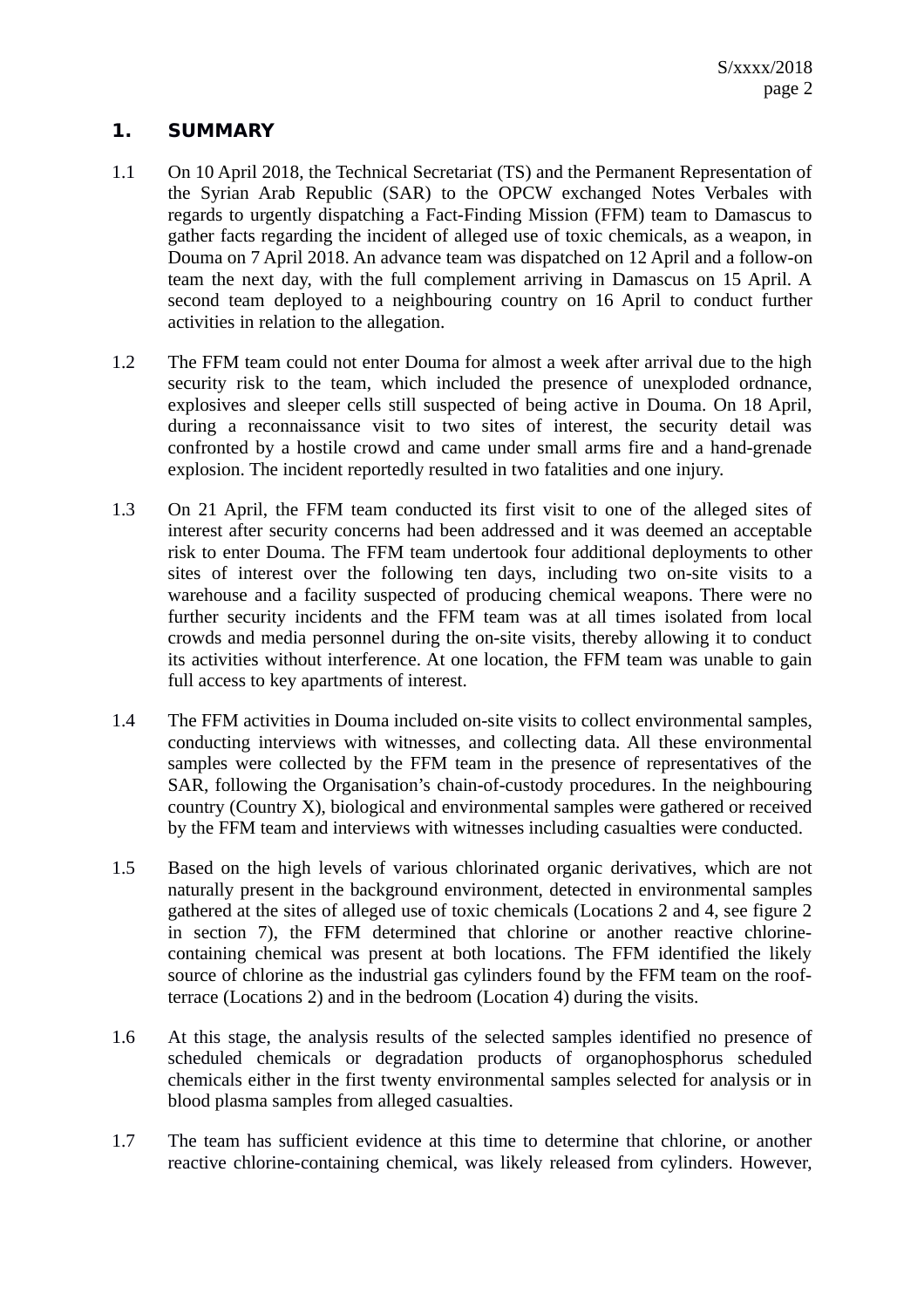the FFM still needs to clarify some of the details and to this end, the investigation remains on-going

1.8 From the information gathered during the two on-site visits to the warehouse and facility suspected of producing chemical weapons, there was no indication of either facility being involved in their manufacture. The overwhelming evidence was that the activities at both locations were related to the production of explosives.

## **2. BACKGROUND**

- 2.1 On 7 April 2018 reports began to circulate in social media and the press of an alleged chemical attack taking place around 16:00 local time on the same day in Douma, a district of eastern Ghouta, Damascus, Syrian Arab Republic and another attack the same evening at approximately 19:30. Casualty levels ranging from 40 to 70 deaths, including large numbers of children, and hundreds of chemical related injuries were reported. There were mixed reports of what toxic chemicals had been used, with some citing chlorine and others sarin or mixtures of chlorine and sarin. Images and videos posted online showed casualties in a residential building as well as victims being treated at a hospital, reportedly for chemical exposure. Photos and videos of cylinders purportedly used in the two attacks were also posted online.
- 2.2 Widespread condemnation of the incident ensued, with Armed Opposition Groups (AOGs) laying responsibility for the alleged incident on the SAR forces. The SAR denied the attack and accused the media wing of Jaysh al Islam of fabricating the incident to incriminate the SAR Government Forces.
- 2.3 On 10 April, the Technical Secretariat (TS) sent Note Verbale No. NV/ODG/214589/18 to the SAR, expressing its intention to deploy a team to Damascus. This correspondence coincided with, the Note Verbale No. 38, from the Permanent Representation of the Syrian Arab Republic to the OPCW, requesting that an FFM be dispatched urgently to visit the town of Douma to verify the information surrounding the alleged use of toxic chemicals on 7 April 2018. On the same day, the permanent representative of the Russian Federation submitted a letter to the OPCW in which he welcomed the request from the SAR and pledged to facilitate the FFM.
- 2.4 An advance team was mobilised and dispatched on 12 April 2018 with a follow-on team the next day.

## **3. AIMS AND SCOPE OF THE FFM**

- 3.1 The aim of the FFM, as specified in Mandate FFM/050/18, was to gather facts regarding the incident of alleged use of toxic chemicals, as a weapon, in Douma, in eastern Ghouta, the Syrian Arab Republic, on 7 April, 2018, as reported in the media, and to report to the Director-General upon conclusion of the FFM activities. The site for investigation included Damascus and any other relevant sites, subject to consultation with the Government of the SAR and in accordance with paragraphs 12 and 13 of the FFM Terms of Reference. The operational instructions were to:
	- Review and analyse all available information pertaining to the reported incident of alleged use of toxic chemicals, as a weapon;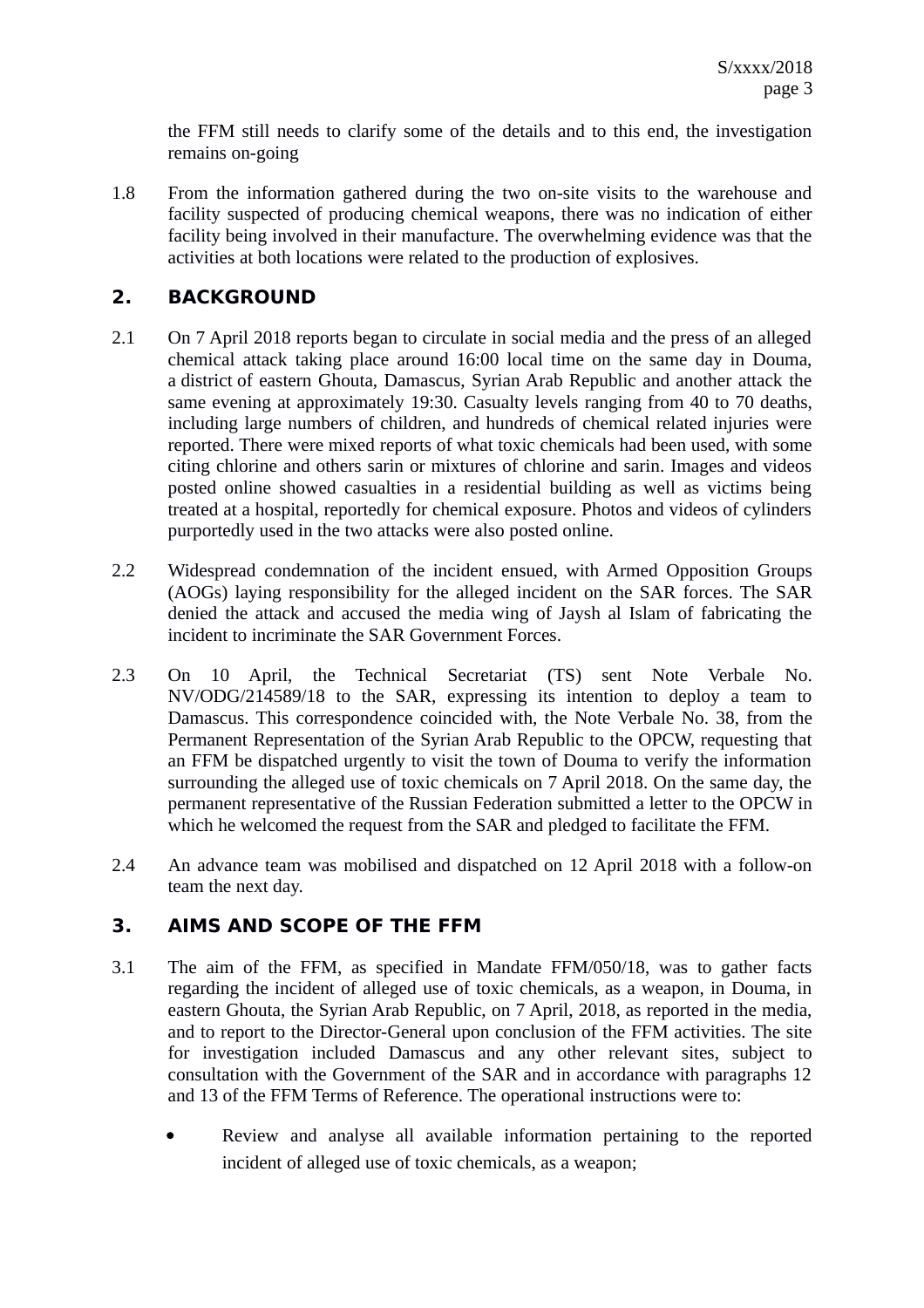- Collect testimonies from persons alleged to have been affected by use of toxic chemicals, as a weapon, including those who underwent treatment; eye witnesses of the alleged use of toxic chemicals; medical personnel who had provided treatment to persons who have been treated or came into contact with persons who may have been affected by the alleged use of toxic chemicals;
- Where possible, and deemed necessary, carry out medical examinations, including autopsies, and collect biomedical samples of those alleged to have been affected;
- If possible, visit hospitals and other locations as deemed relevant to the conduct of its investigations;
- Examine and, if possible, collect copies of, the hospital records including patient registers, treatment records, and any other relevant records, as deemed necessary;
- Examine, and, if possible, collect copies of any other documentation and records deemed necessary;
- Take photographs and video recordings and examine, and if possible collect copies of video and telephone records;
- If possible, and deemed necessary, physically examine and collect samples from remnants of munitions, devices, cylinders, containers, etc., alleged to have been used during the incident under investigation;
- If possible, and deemed necessary, collect environmental samples at or from the alleged points of incident and surrounding area;
- Arrange transport for the off-site analysis of the collected samples and
- All activities of the FFM will be undertaken in accordance with the relevant Technical Secretariat procedures relating to the conduct of inspections during contingency operations, as applicable
- 3.2 On 20 April, the SAR submitted a Note Verbale to the Technical Secretariat formally requesting the Director-General to instruct the FFM team to carry out a visit, within the framework of its mission, to gather facts surrounding the allegation on 7 April 2018, to a warehouse suspected of storing chemicals related to the production of chemical weapons.
- 3.3 Two further mandates (FFM/049/18 and FFM/051/18) were issued by the Director-General instructing the FFM team to conduct activities in a neighbouring country, referred to as Country X from here out, in relation to the investigation of alleged use of toxic chemicals as a weapon in the SAR on 7 April 2018.

# **4. PRE-DEPLOYMENT ACTIVITIES AND TIMELINE**

4.1 Following reports in the media of the alleged incident on 7 April, the Information Cell of the Technical Secretariat (TS) immediately informed the FFM team and initiated a search of open-source information to assess the credibility of the allegation. The major sources comprised news media, blogs and the websites of various nongovernmental organisations (NGOs) (Annex 2). The final assessment by the Information Cell was that the credibility of the allegation was high and based on this information the Director General initiated an on-site investigation.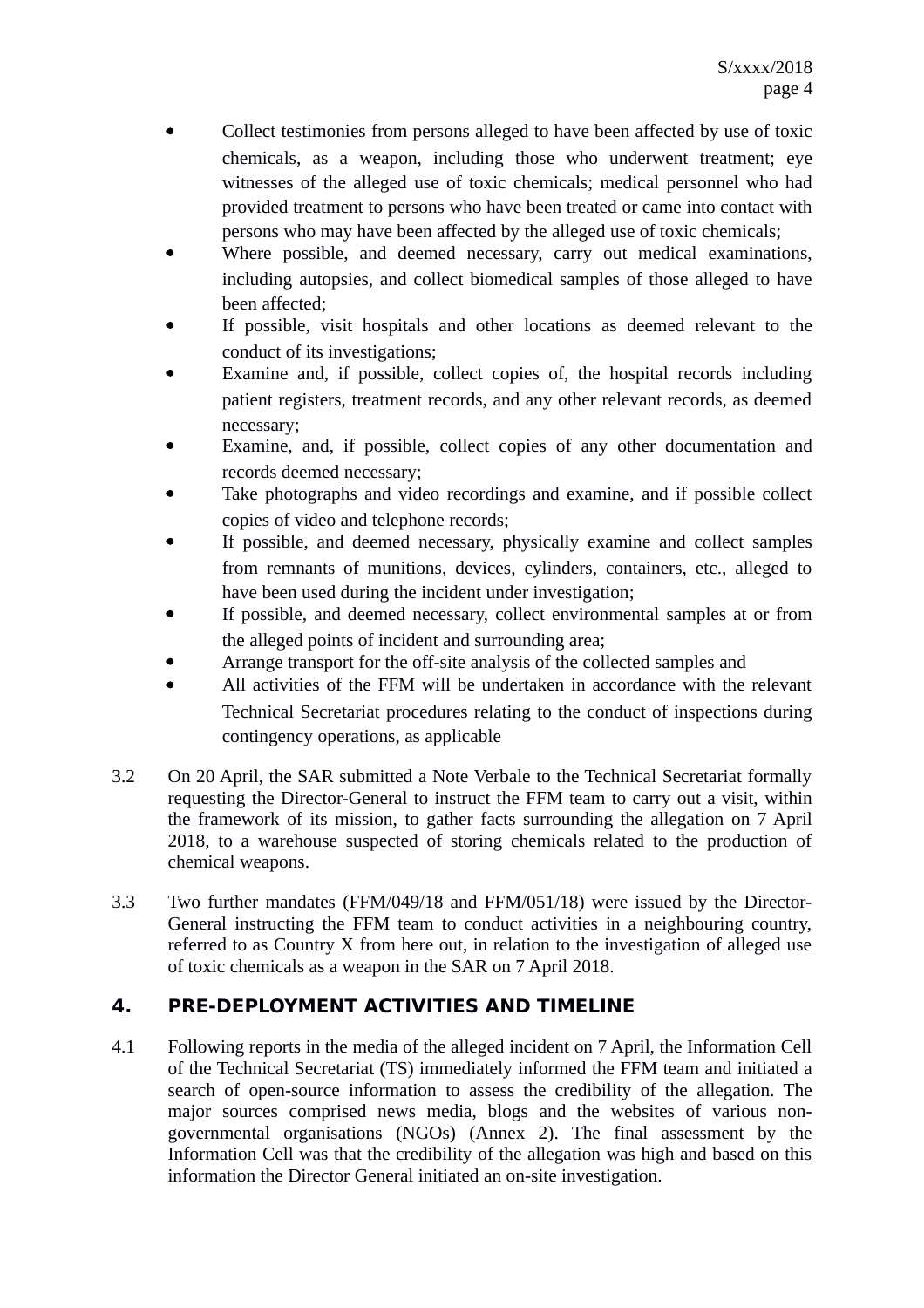4.2 An FFM team comprising nine inspectors and two interpreters was mobilised on 9 April 2018 and pre-deployment activities commenced immediately. Preparations were made to deploy an advance team of three inspectors and an interpreter on 12 April and a follow-on team the next day. The team was briefed by the Information Cell on all the relevant information gathered to date.

## **5. SECURITY AND ACCESS TO THE SITES OF THE ALLEGED INCIDENTS**

- 5.1 Given the recent military activities and the volatile situation in Douma at the time of the FFM deployment, security and safety considerations were of paramount importance. Considerable time and effort were invested in discussions and planning to mitigate the inherent security risks to the FFM team and others deploying into Douma. According to SAR and Russian Military Police (MP) representatives, there were a number of unacceptable risks to the team, including mines and explosives that still needed to be cleared, a risk of explosions, and sleeper cells still suspected of being active in Douma. This assessment was shared by the representative of the United Nations Department of Safety and Security (UNDSS). Moreover, the massive operation to evacuate residents who accepted the offer to leave Douma was ongoing, using the same road the team would have to take.
- 5.2 At the outset, the formal position of the FFM team, as instructed by the TS, was that security of the mission should be the responsibility of the SAR. During the initial meetings in Damascus, the FFM team was informed by Syrian and Russian representatives that the SAR could only guarantee the security of the FFM team if it were provided jointly with the Russian MP.
- 5.3 Following consultations with headquarters it was agreed between the TS, the SAR, the Russian MP, the United Nations Office for Project Services (UNOPS) and UNDSS representatives that security within Douma could be provided by Russian MP and this was formalised on 16 April. Consequently, it was agreed that the SAR would provide security from the hotel where the inspectors were lodged, to the final checkpoint at El Wafadin before entering Douma. From that point on, the SAR would relinquish responsibility for security to the Russian MP. It was also agreed that the FFM team would be accompanied by SAR representatives during the on-site activities, with Russian personnel limited to providing security.
- 5.4 During the reconnaissance visit by UNDSS on 18 April 2018, to assess the first two locations planned for visiting the following day, the security detail was confronted by a hostile crowd and came under small arms fire and a hand-grenade explosion at Location 2 (see figure 2 in section 7). The incident, reportedly, resulted in two fatalities and injury to a Russian soldier.
- 5.5 Following the incident, the planned deployment of the FFM team was postponed until the security situation could be re-assessed. Additional measures to mitigate the high security risks were proposed by the UNDSS representative, which included:
	- i. Clearing the areas to be visited by the FFM team
	- ii. Securing the areas during the 24-hour period before deployment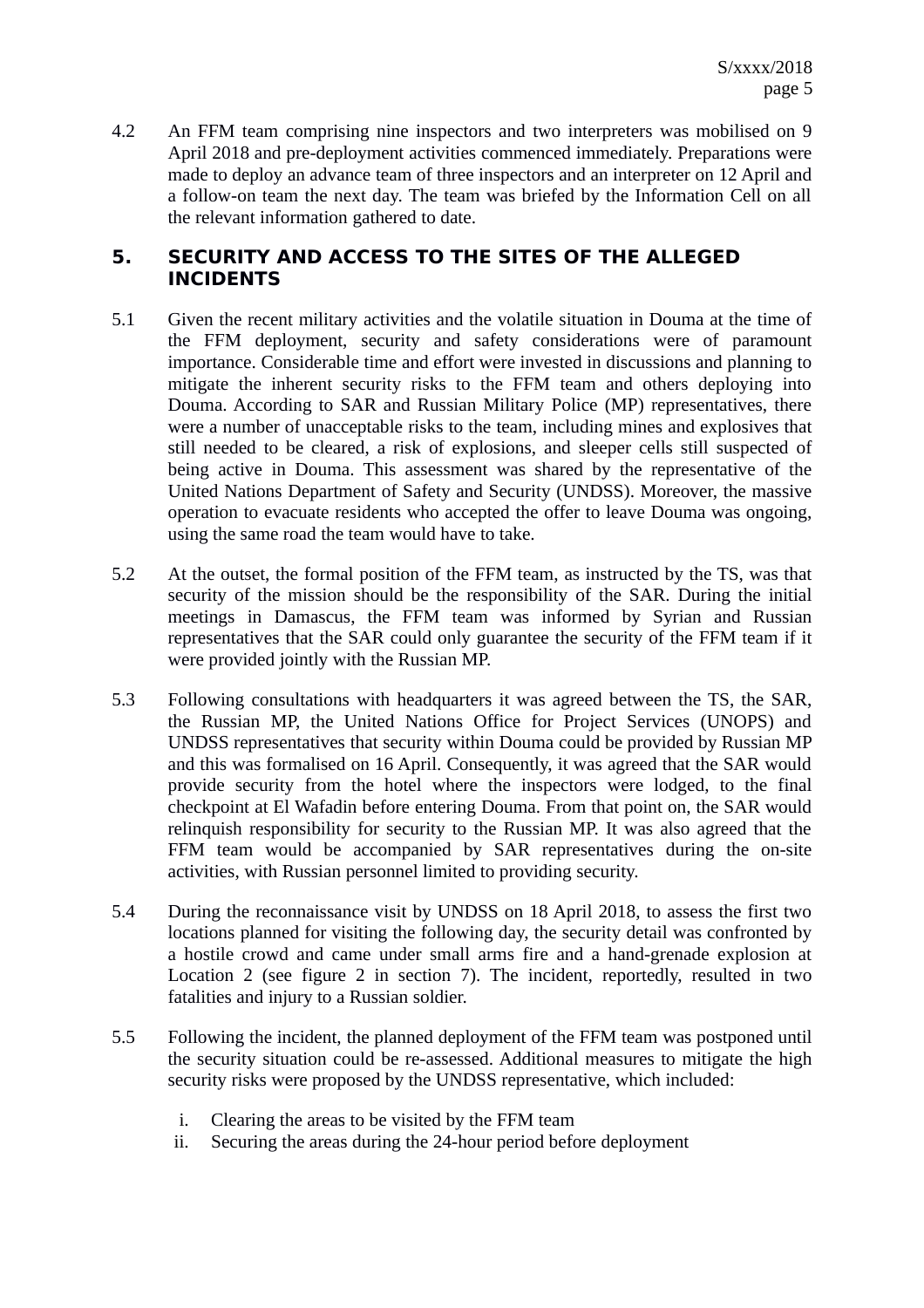- iii. Increasing the number of escorts and having advance teams from UNDSS and Russian MP monitor the area prior to the arrival of the team at the sites
- iv. Using the police force for crowd control
- v. Minimising movement of civilians near the areas of interest given the possibility of suicide bombers getting within close proximity of the inspection team
- vi. Deploying snipers on rooftops around the sites of interest
- 5.6 New routes of access to the locations of interest were identified and modifications to the initial FFM deployment plans were formulated. These included reducing the size of the FFM teams deploying to the field to facilitate better security control and limiting the number of sites to be visited during each deployment. All parties agreed that media reports and public pronouncements on operational aspects of the FFM were compounding the security risk for the team and efforts were made to mitigate this risk element.
- 5.7 Once the security re-assessment had been concluded and the proposed additional mitigation measures implemented, the FFM team deployed to the sites of investigation in accordance with the updated priorities and proposed schedule.
- 5.8 For the remainder of the mission, the deployment by the FFM team proceeded without any security incidents. Access was granted to locations identified by the team as soon as adequate security conditions could be assured by the SAR, Russian MP and UNDSS. The Russian MP ensured the team was fully isolated from local crowds and media personnel during the on-site visits, thereby allowing it to conduct its activities without interference.
- 5.9 During the visit to Location 2, SAR representatives did not provide the access requested by the FFM team to some key apartments within the building which were closed at the time. The FFM was allowed to re-visit Location 4 (see Figure 2) on 1 May 2018 to conduct additional physical measurements and take photographs.

## **6. MISSION ACTIVITIES**

#### **Methodological Considerations**

- 6.1 The FFM followed the same general methodological approach outlined in previous FFM reports, with the team adhering throughout to the most stringent protocols available. Three FFM sub-teams were deployed to two locations at different time intervals to conduct activities relevant to the respective mandates.
- 6.2 Environmental sampling at the alleged incident sites in Douma was conducted by the FFM team, using its own equipment and ensuring full chain of custody throughout in accordance with OPCW Standard Operation Procedures (SOPs), Work Instructions (WIs) and guidelines. Samples were collected, sealed and documented in photos and videos, in the presence of SAR representatives, and unpacked at the OPCW Laboratory for splitting and redistribution to the OPCW Designated Laboratories (DLs), in the presence of the Permanent Representatives of SAR to the OPCW.
- 6.3 Some environmental and biological samples were received by the FFM in Country X (see Annex 4). These samples were handled as described above from the moment of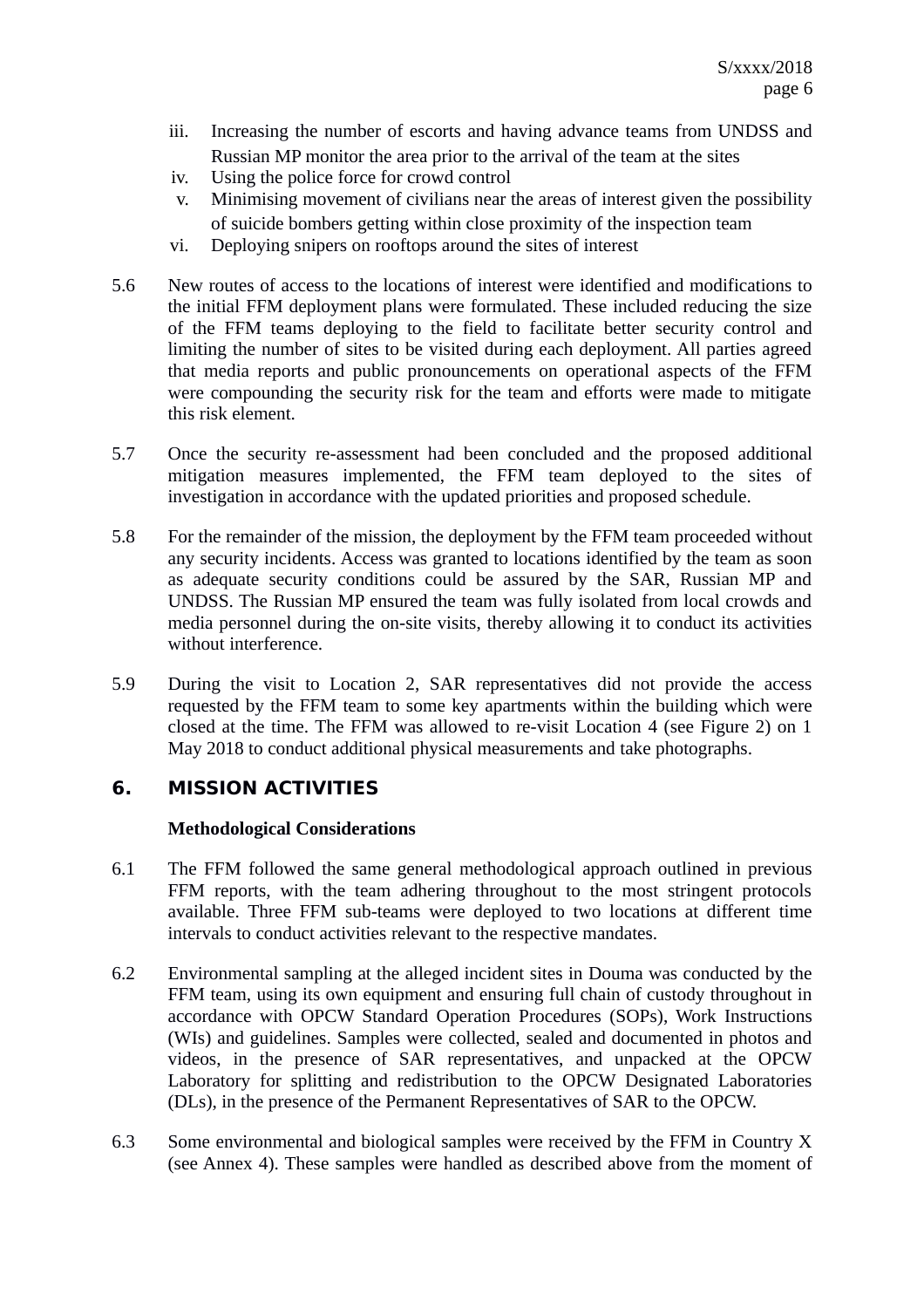receipt. The FFM team also directly oversaw the drawing of blood samples in Country X from witnesses allegedly exposed to toxic chemicals on 7 April 2018.

- 6.4 Interviews were conducted by inspectors proficient in interviewing techniques following strict procedures set out in the OPCW WIs. Prior to commencing the interviews, the process was described to the interviewee, with emphasis on the fact that, with the consent of the interviewee, the interviews would be audio and video recorded. After confirming the process was understood, the interviewee was requested to sign a consent form. The interview process followed the free recall approach with follow-up questions to elicit information of potential evidentiary value and clarify aspects of the testimony.
- 6.5 Open-source materials including, but not limited to, videos and photos were used primarily for planning activities but also for comparative purposes with material collected by the FFM team in the course of the investigation.

#### **Activities**

- 6.6 The individual activities of the FFM were conducted in accordance with OPCW guidelines as well as SOPs and WIs (Annex 1).
- 6.7 The activities included:
	- a) Collecting environmental samples at sites relevant to the allegation, namely Locations 1, 2 and 4 as well as at locations reported by the SAR as being a suspected chemical weapons production facility and warehouse.
	- b) Receiving and documenting biomedical and environmental samples brought to Country X by alleged casualties or witnesses, as well as overseeing the direct taking of blood samples.
	- c) Taking photographs and collecting data on the cylinders found at Locations 2 and 4, as well as the physical surroundings.
	- d) Taking photographs and collecting data from a facility and a warehouse suspected of producing chemical weapons.
	- e) Conducting interviews with medical staff, casualties, first responders and witnesses of the alleged chemical attack in Douma.
	- f) Reviewing open-source materials.
- 6.8 The possibility of exhuming bodies from mass graves to collect biomedical samples and examine cadavers possibly exposed to toxic chemicals from the alleged attack on 7 April was considered by the TS. The intention to do so was communicated to the SAR through Note Verbale (NV/ODG/214827/18) and preliminary preparations were undertaken by the TS for this eventuality.

## **7. FACTUAL FINDINGS**

#### **Alleged Sites**

7.1 The sites visited during the FFM included the hospital where victims were allegedly treated for chemical exposure (Location 1), the residential block with the cylinder on the roof-terrace (Location 2) and the apartment with the cylinder lying on a bed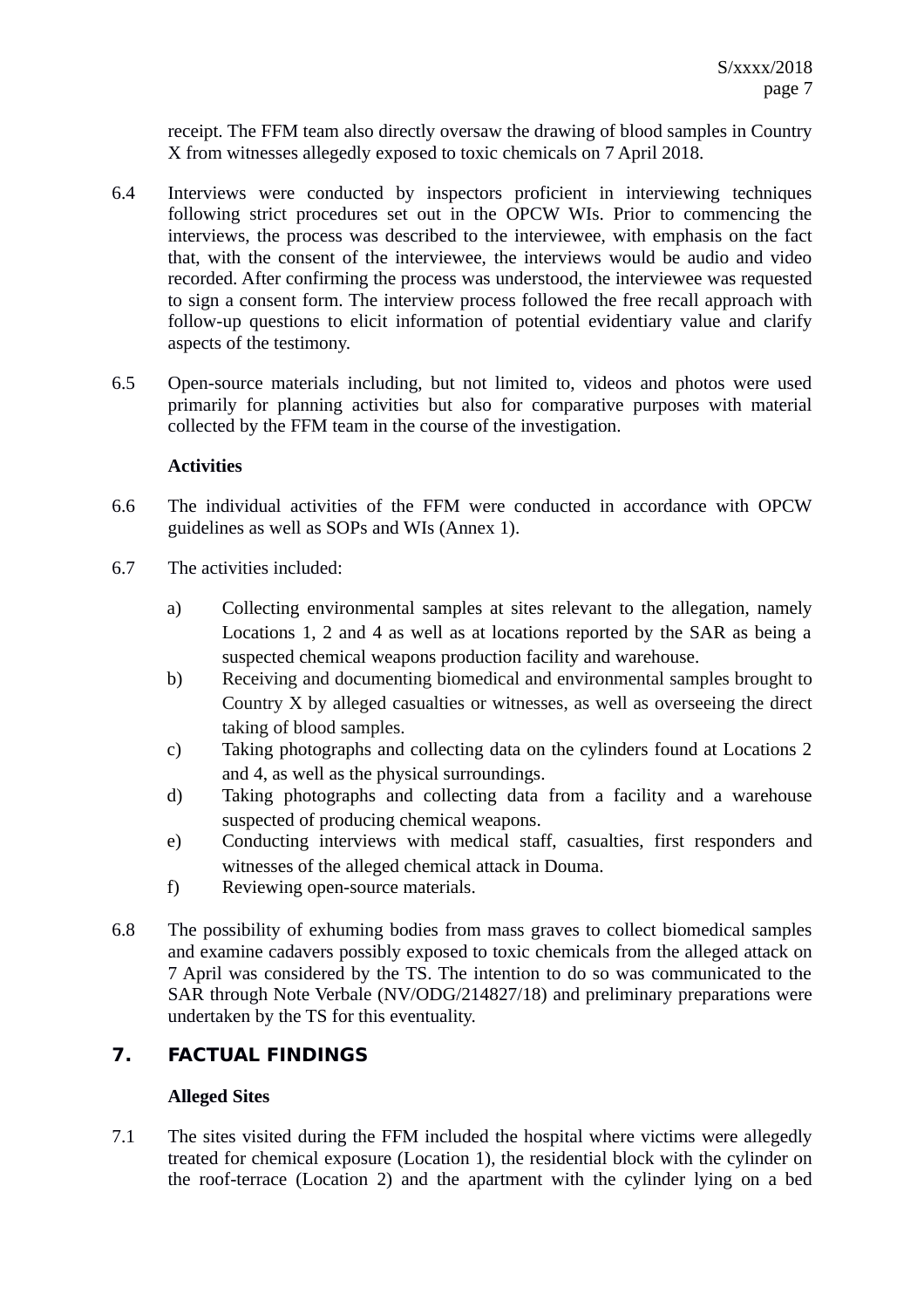(Location 4). Location 3 was initially considered a site of interest, but was discarded based on subsequent information. Two other locations, a facility and a warehouse were visited to gather information to assess any possible connection with chemical weapons manufacture.

7.2 Locations 1 to 4 are shown on the satellite images below of Douma.





Figure 2: **LOCATIONS OF INTEREST FOR THE FFM IN DOUMA**

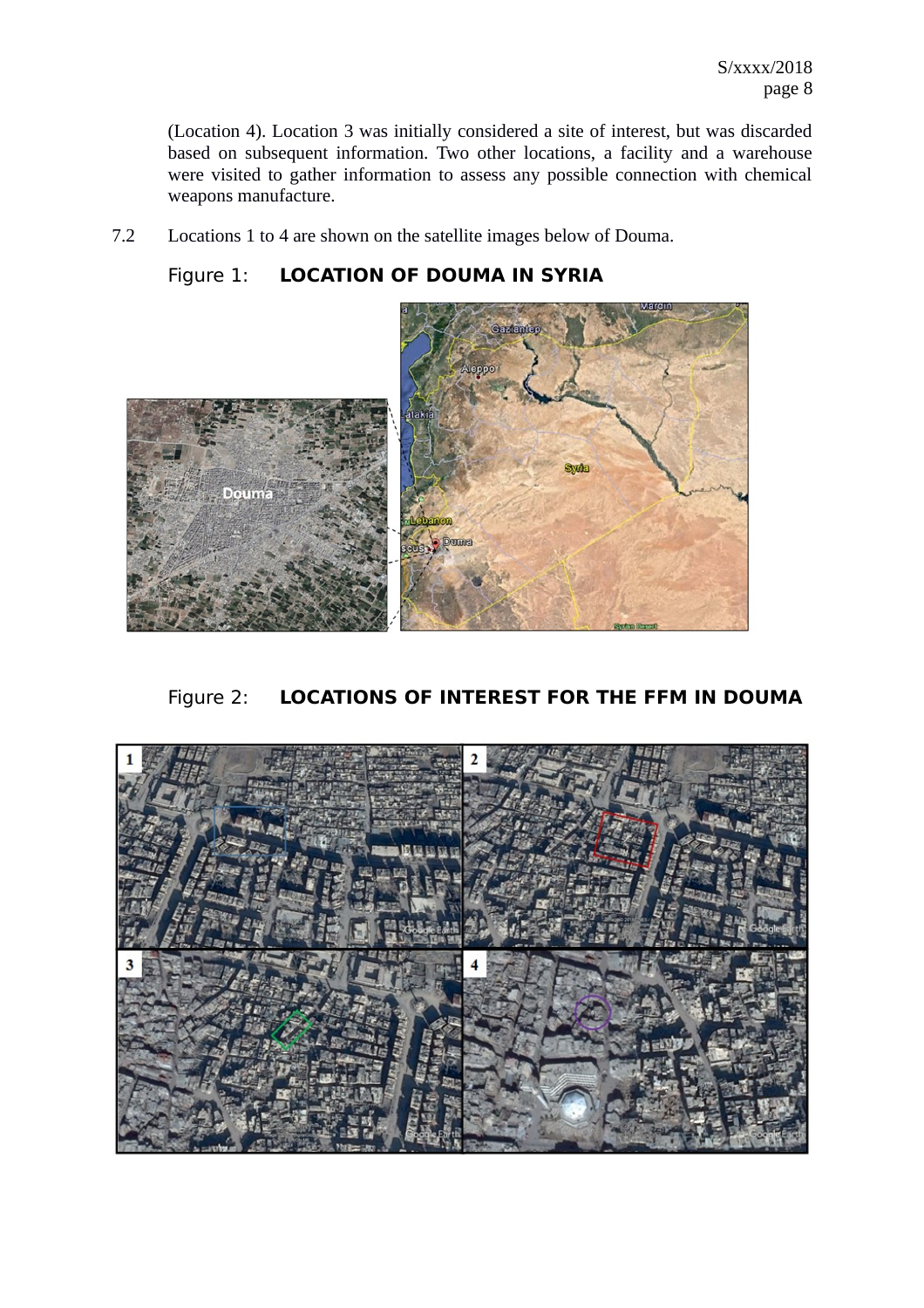7.3 The local meteorological conditions on 7 April around the time of the alleged incident, as registered in open sources (darksky.net), are shown in Table 1, below.

## **TABLE 1 LOCAL METEOROLOGICAL CONDITIONS ON 7 APRIL 2018**

| Time  | <b>Temperat</b><br><b>ure</b> | Wind<br>Directi<br>on | Wind  <br><b>Speed</b> | <b>Precipita</b><br><b>tion</b> | <b>Clouds</b> | <b>Humid</b><br>itv |
|-------|-------------------------------|-----------------------|------------------------|---------------------------------|---------------|---------------------|
| 19:00 | $26^{\circ}$ C                | From SE               | $11$ Km $/h$           | 0.0 <sub>mm</sub>               | overcast      | 27%                 |

#### **Sampling**

- 7.4 The FFM team formulated detailed sampling plans for each site of allegation. The plans relied on robust scientific principles, buttressed where possible by peerreviewed scientific literature or proven experience, to identify sample types and locations of greatest potential probative value to the mission.
- 7.5 The team executed the original sampling plans to the extent possible, adapting to actual conditions on site where necessary.
- 7.6 Given the number of locations visited and the diversity of potential evidentiary material available, over 100 samples in total were collected and transported to the OPCW Laboratory. To expedite analysis of those environmental samples considered at this stage to be of greatest probative value or of highest susceptibility to degradation, 31 samples were selected for the first round of analysis by the OPCW designated laboratories. The results of analysis are presented in Annex 3.

#### **Analysis Results**

- 7.7 The results of analysis on the selected samples submitted to the Designated Laboratories were received by the FFM team on 22 May. The results show that all the OPCW wood samples collected from Locations 2 and 4 had been exposed to chlorine gas or another reactive chlorine-containing chemical and in certain cases at high concentrations.
- 7.8 At this stage, the analysis results of the selected samples identified no presence of scheduled chemicals or degradation products of organophosphorus scheduled chemicals except trace quantities of: (a) The Schedule 3.B chemical triethanolamine, which was detected at trace levels in various clothing samples belonging to alleged victims and in grouting from the tunnel beneath the hospital (Location 1). (b) A Schedule 2.B(4) chemical known as "AmgardV19" which was detected at trace levels in one item of clothing of one alleged victim. The presence of both these chemicals at the alleged sites is readily explained given their common use as a surfactant and flame retardant in textiles respectively.
- 7.9 Other compounds detected across a broad range of samples included 2,4,6 trinitrotoluene (TNT), chlorinated derivatives of acetic acid, various mono, di, and tri chlorophenols and chloral hydrate. All the wood samples showed varying amounts of bornyl chloride and alpha pinene.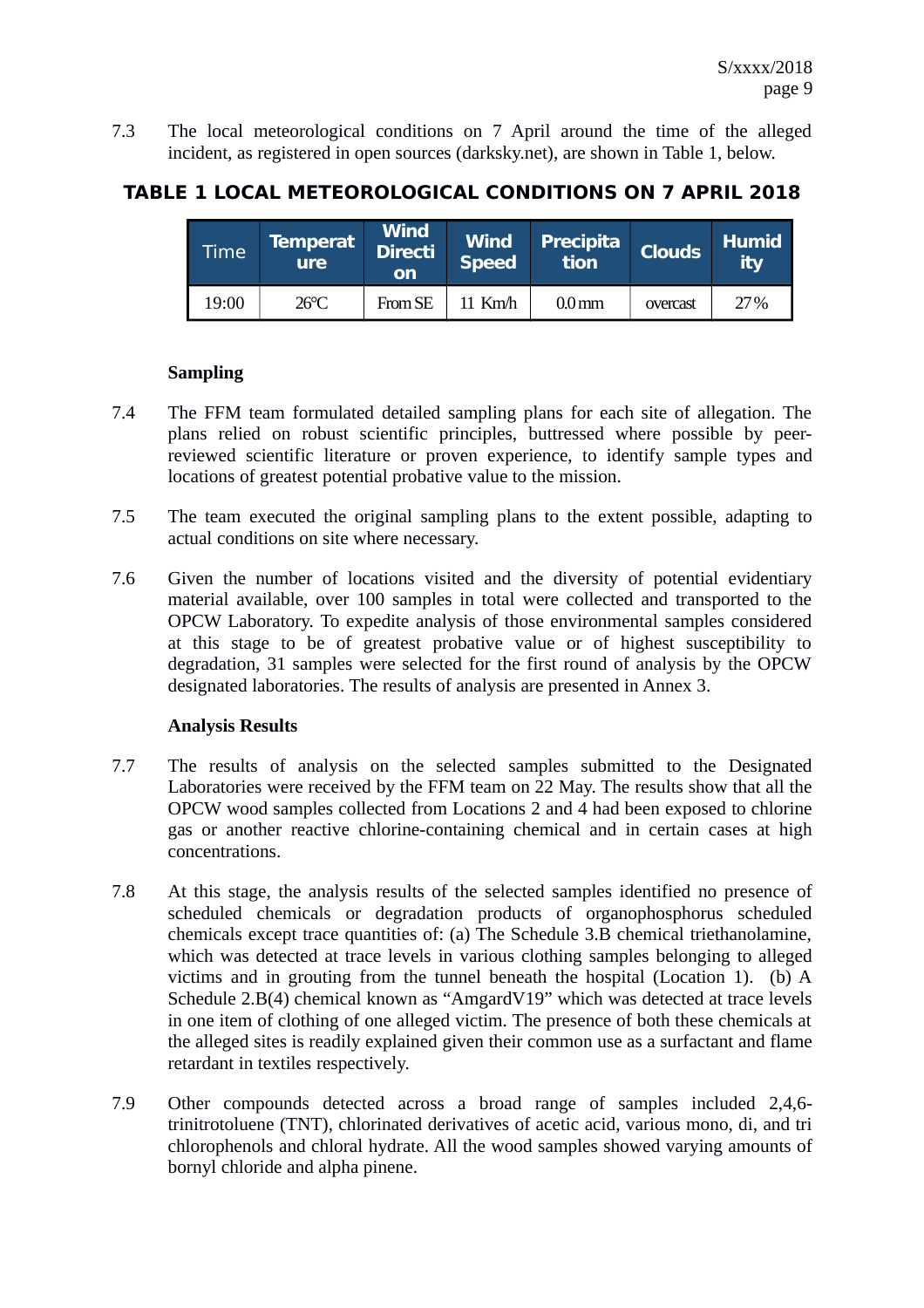#### **Physical Data Collection**

7.10 Aside from sampling, a large volume of information was gathered by the FFM team and included photographs, video recordings, detection readings, measurements on the cylinders, including added accessories, and spatial arrangement of the environment of the cylinders both above and below the points of alleged impact.

#### **Location 2 (¨cylinder on the roof¨)**

- 7.11 The team deployed to Location 2 (N 330 34´25.6¨, E 0360 24´17.3¨) on 21 April 2018.
- 7.12 The FFM team was unable to gain full access to all the apartments at Location 2. In particular, the FFM team requested entry to a key apartment it had seen in opensource videos, (ground floor apartment on the east side) where several decedents, showing apparent effects of chemical poisoning, were strewn on the floor of the apartment. In the same videos, the front door of this apartment was seen to be unhinged, potentially providing the FFM team with a means of easily identifying and gaining access to it. During the visit however, it was noted that a front door had been re-hung and was now locked. There was no response to the calls by the FFM team at any of the locked apartments and the position of the SAR representatives was that they could not force entry. This situation was relayed to the TS headquarters during the post-deployment debrief that same evening.

The FFM had full access to the other areas of interest within the same apartment block, namely the roof-terrace where the cylinder had allegedly impacted, the apartment directly below this, and the basement of the same apartment block.

#### **Description of Location 2**

- 7.13 The apartment block at Location 2 comprises five levels, namely a basement, ground, first, second and third floors. Access to each floor from the main entrance at ground level is through a central staircase that ascends counter-clockwise, with two sets of stairs and landings on each level. On the first landing of each floor, with the exception of the top floor, there is an apartment on the right and another on the left. The top floor has just one large apartment. Each level on the staircase has a tall, glassshattered, window facing onto the street.
- 7.14 The central staircase does not descend into the basement and access can only be gained through an independent entrance at street level. Just below the ceiling at each end of the basement, located either side of the entrance, there are two narrow windows that open to the exterior just above street pavement level. Inside the basement there was, what seems to be, a narrow ventilation pipe, though it was not clear to where this pipe vented.
- 7.15 The cylinder alleged to be the source of the toxic chemical lay on the floor of the roof-terrace on the third floor (which also corresponds to the ceiling of a room in the apartment on the east side of the building on the second floor) with its nozzle poised over a circular opening in the concrete.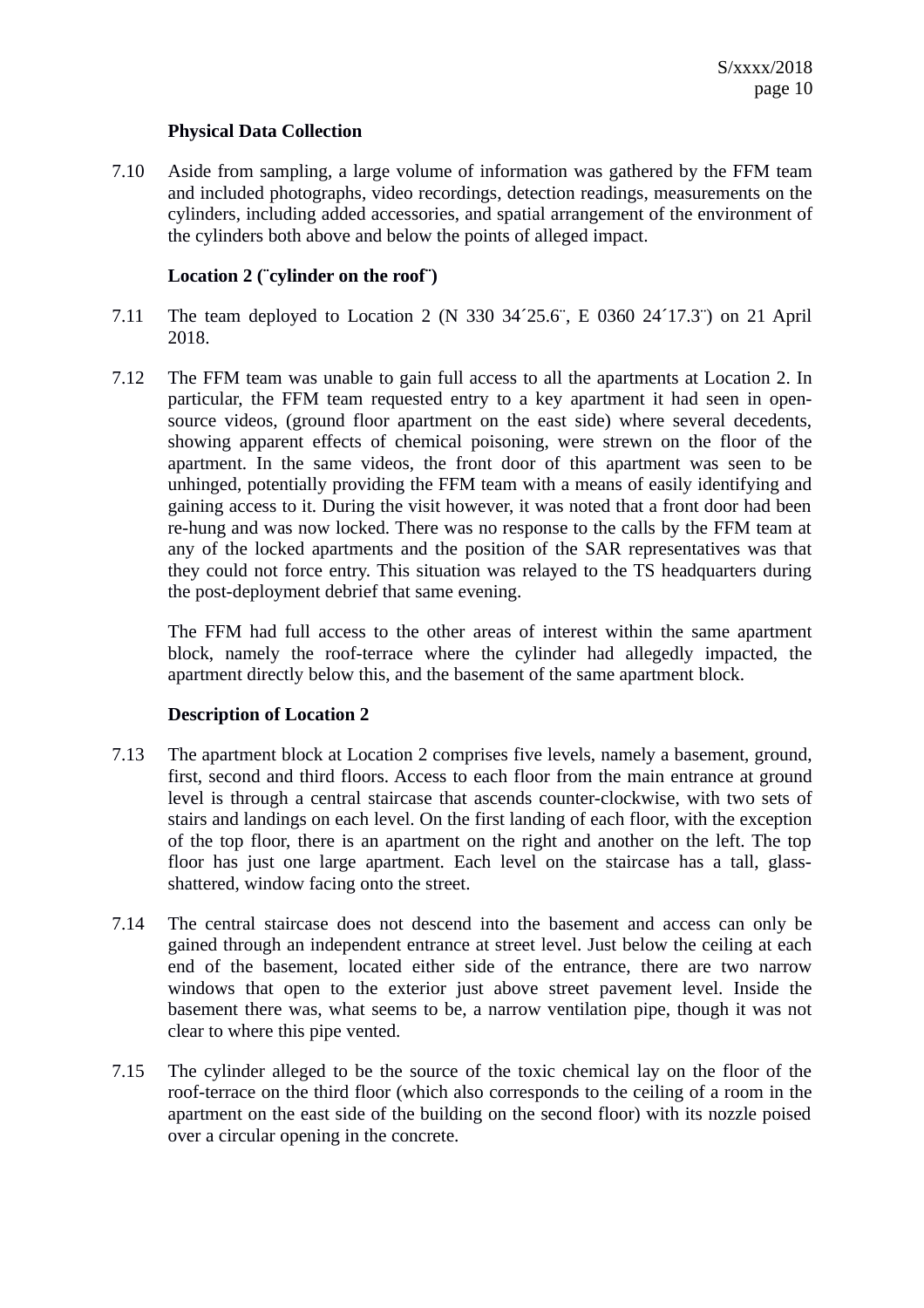7.16 The following three dimensional layouts of the apartment block depict the spatial relationship between the alleged point of impact of the cylinder and the rooms where fallen victims of the alleged chemical attack were located according to the videos and some witness accounts.



## Figure 3: **3D LAYOUT OF LOCATION 2 WITH DISTRIBUTION OF ROOMS AND LOCATIONS OF ALLEGED VICTIMS**

## 7.17 .

)

- 7.18 The FFM team took numerous photos of the cylinder on the roof-terrace, the aperture near the cylinder, the terrace and its surroundings, and the room directly beneath the point of impact. The team noted the dimensions of the aperture in the rebar-reinforced concrete roof as well as the damage to the cylinder itself.
- 7.19 At this stage, work is still progressing in relation to the location of the cylinder, its provenance on the roof and the damage to both the rebar-reinforced concrete terrace and the cylinder. The FFM team considers that experts in structural engineering and metallurgy would be required to provide a competent assessment of the relative damages.

#### **Location 4 (¨cylinder on the bed¨)**

7.20 The team deployed to Location 4 (N 33° 34'24.'', E 036° 23'41.1''), on 25 April, where it also took photos and measurements, in addition to gathering a broad selection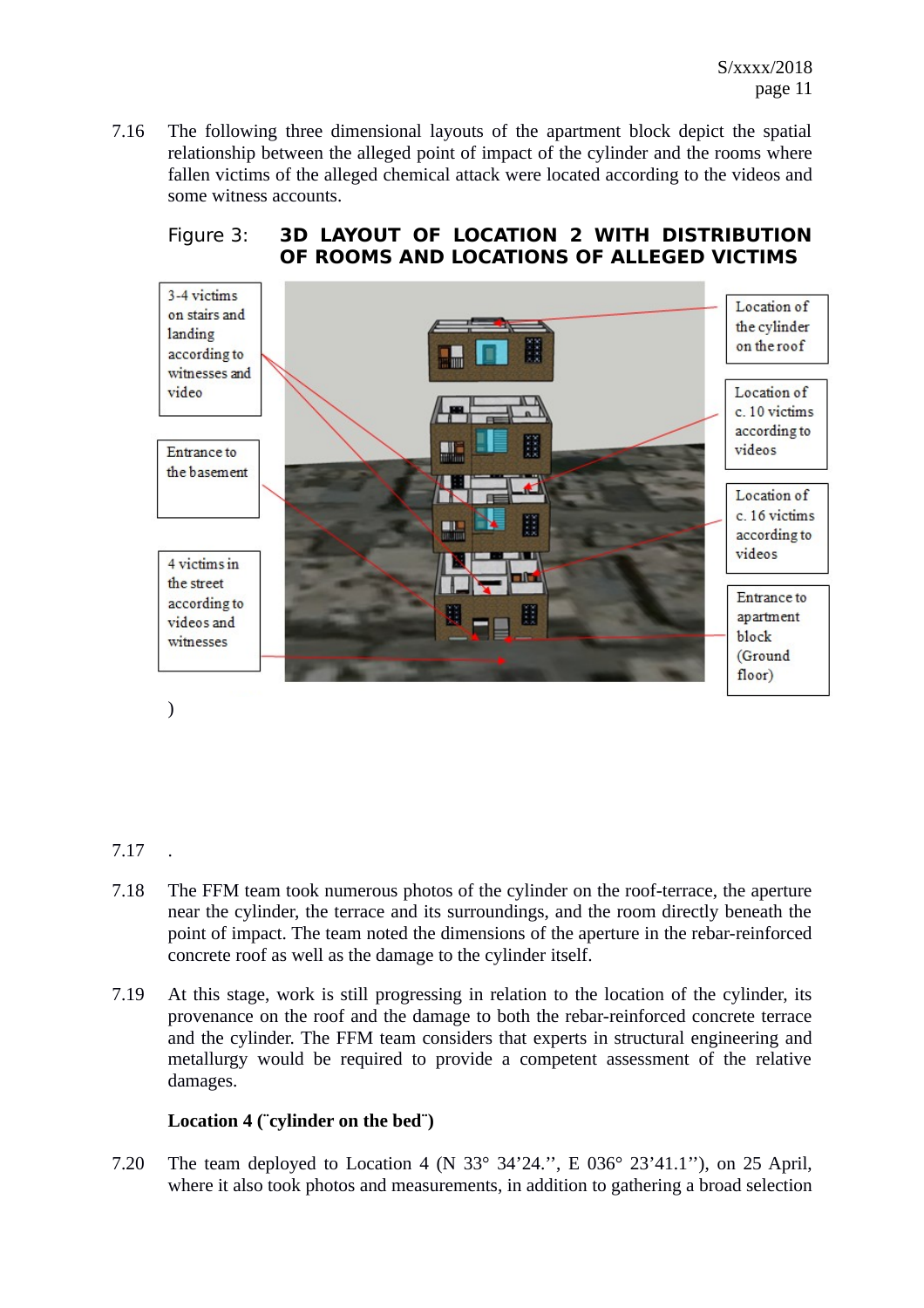of sample types. Photos and measurements were taken of the roof-terrace where the cylinder is alleged to have penetrated and the room below where it rested on the bed.

7.21 The following figures have been produced with computer generated overlay to depict the proximity and height of the building next to location 4 with respect to the hole in the roof of Location 4 and the resting place on the bed.

#### Figure 4: **COMPUTER-GENERATED DEPICTION OF CRATER ON THE ROOF-TERRACE AND NEIGBOURING BUILDING**

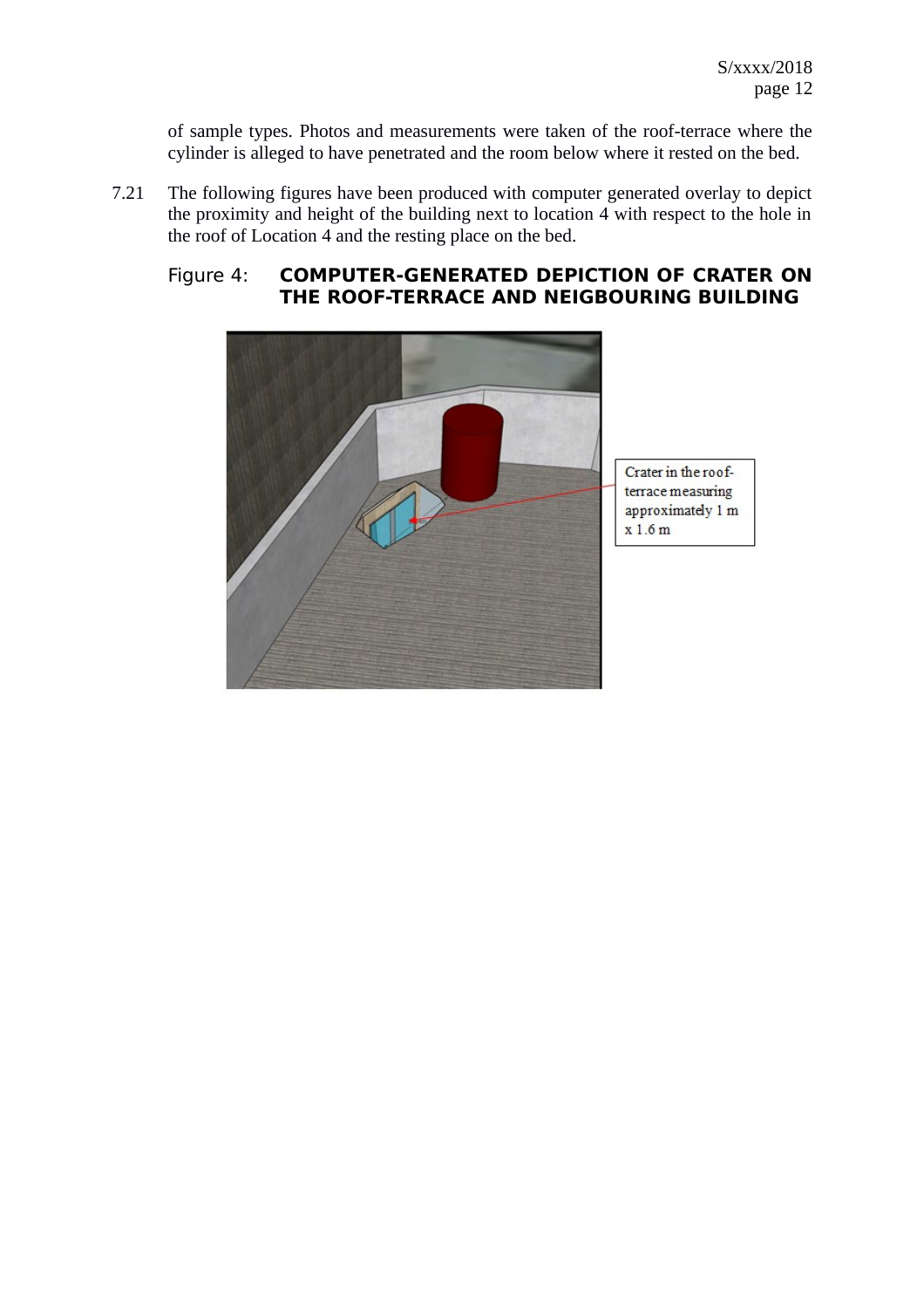## Figure 5: **VIEW OF THE TERRACE OVERLAID WITH GRAPHIC TO SHOW THE CRATER FROM ROOF OF ADJACENT BUILDING**



Position of crater in the roof-terrace

#### Figure 6: **COMPUTER GENERATED OVERLAY OF THE TERRACE WITH THE CRATER AND NEIGHBOURING BUILDING**



7.22 The team considers that further analysis would need to be conducted by suitable experts, possibly in metallurgy and structural or mechanical engineering, to provide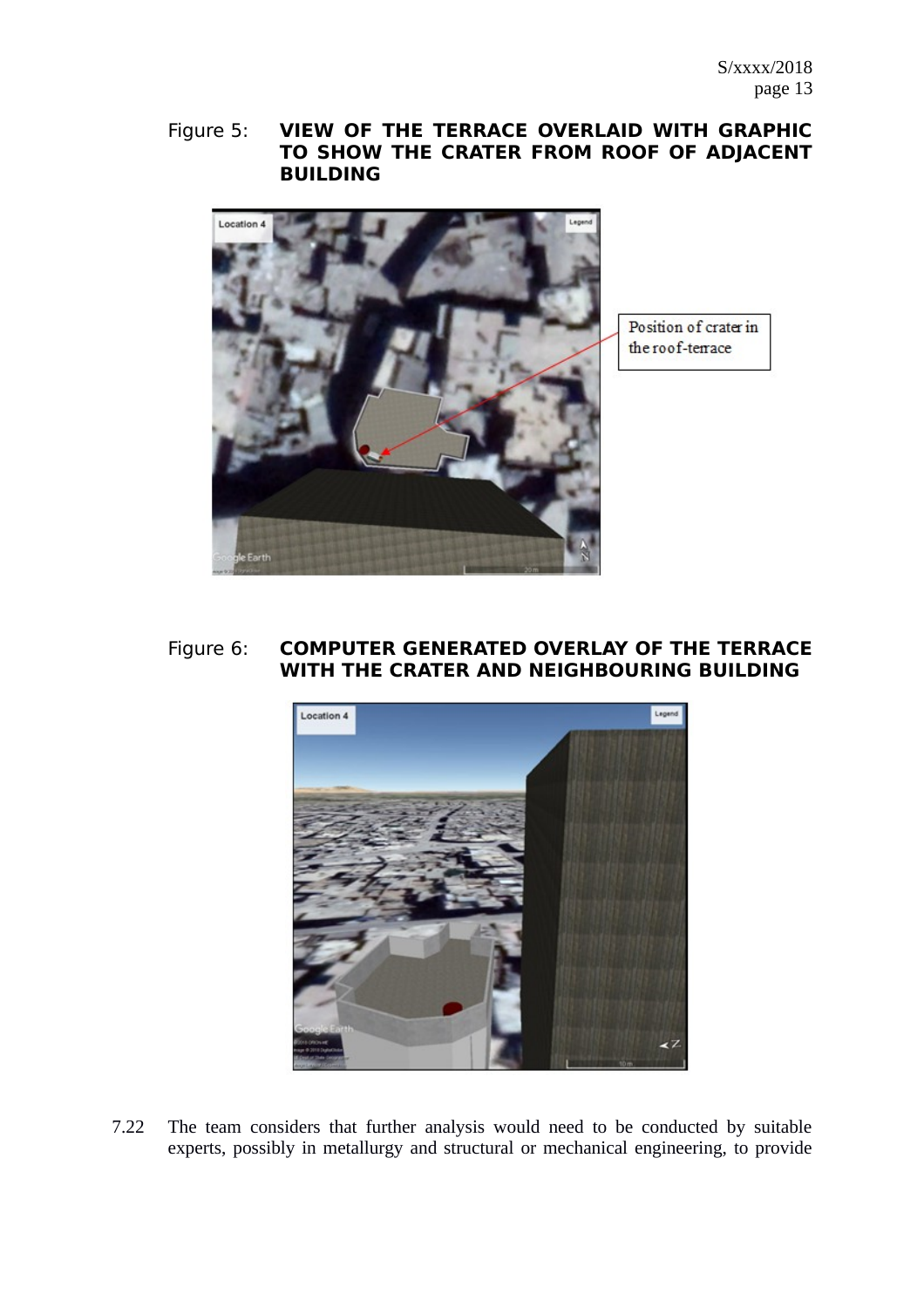an assessment of the trajectory of the cylinder, in addition to the damage caused to the bed, the roof and the cylinder itself.

#### **Location 1 (hospital)**

- 7.23 The FFM team visited Location 1 on 1 May 2018. The hospital, which is located at coordinates N 33° 34' 27.3", E 36° 24' 25'', operated in a basement of a multi-story building. The facility, reportedly, had a staff of about 200 and was conducting regular activities at the time the team visited, included an operation room, a recovery room ("re-animation"), wards, intensive care units, a laboratory, and a pharmacy. The hospital is connected to underground tunnels.
- 7.24 The FFM team requested information about procedures related to deceased patients in the hospital. They were informed that deceased patients normally would be taken to "Point 200", a room used as a morgue inside the hospital, where they would be collected by the Local Council. Subsequent information from witnesses indicated that the Syrian Civil Defence (SCD) assisted in this task.
- 7.25 The team was taken to the tunnel that had appeared in videos and photographs showing bodies that were reportedly the result of the alleged chemical attack, together with victims of conventional bombing. At the time of the visit of the FFM team there were no bodies in the area of the tunnel. Samples for analysis were also collected in the tunnel following the sampling plan.

#### **Warehouse and facility suspected of producing chemical weapons**

- 7.26 At the facility suspected of producing chemical weapons and warehouse in Douma, information was gathered to assess whether these facilities were associated with the production of chemical weapons. A preliminary assessment, based on data provided by the SAR and open source videos, of the potential relevance of the warehouse and facility suspected of producing chemical weapons, was conducted by the FFM team and submitted to the TS to facilitate planning.
- 7.27 From the information gathered during the two on-site visits to these locations, there was no indication of either facility being involved in the manufacture of chemical weapons. Virtually all the chemicals present were common precursors for explosives manufacture and neither facility had the raw materials to manufacture Schedule 1 chemical weapons. The overwhelming evidence therefore indicated that both facilities were related to the production of explosives.

#### **Interviews**

7.28 To date, interviews have been held with a total of 34 witnesses, 13 of which were conducted in Damascus and the remainder in Country X. A breakdown of the profiles of the interviewees is given in Table 2. Two broad and distinct narratives have emerged from the interviewees conducted, one corresponding to the group interviewed in Country X and the other to the group interviewed in Damascus.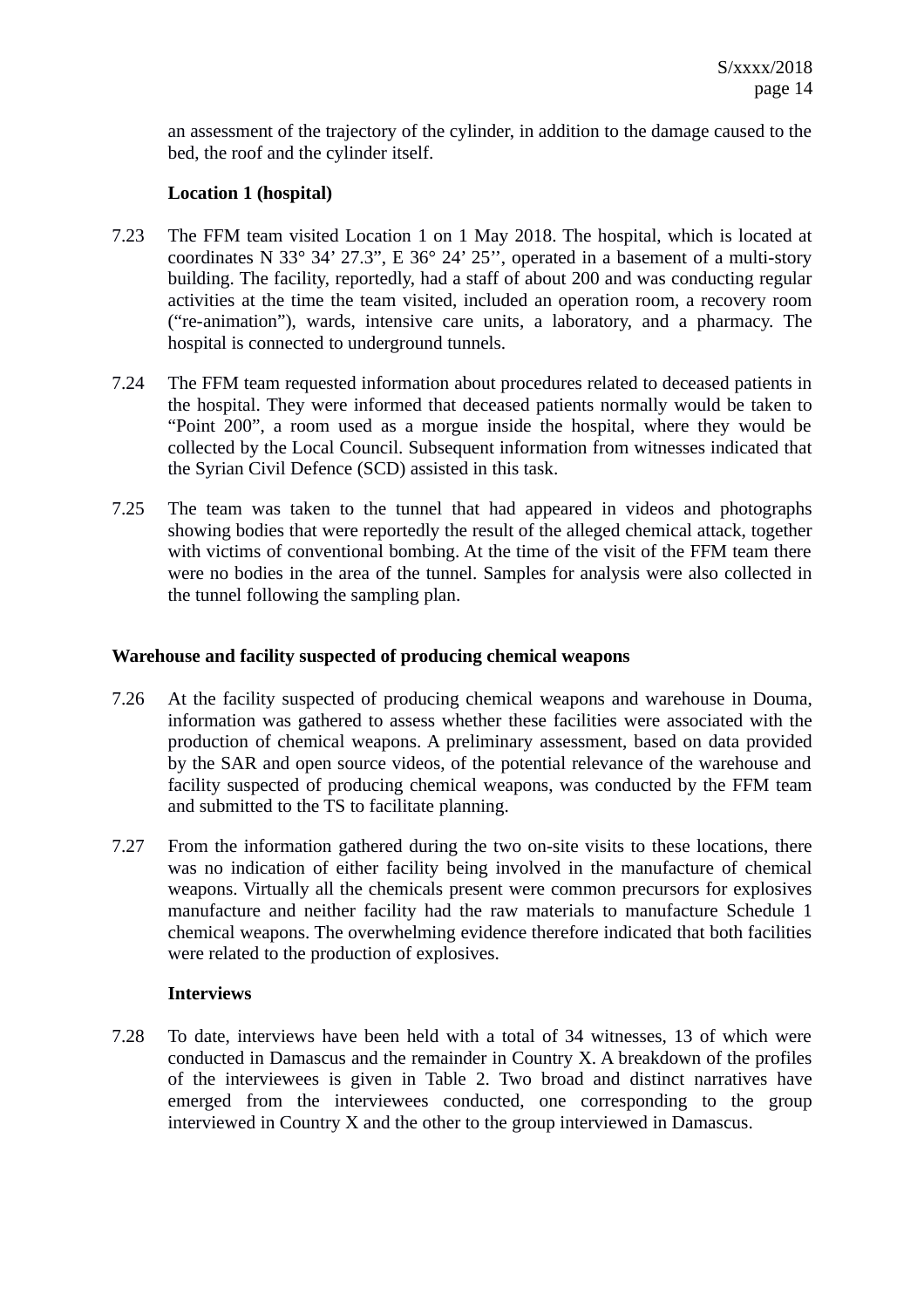|                       | <b>Interviewee</b> | <b>Male</b> | <b>Female</b> | <b>Primary</b><br><b>Casualty</b> | <b>Secondary</b><br><b>Casualty</b> |
|-----------------------|--------------------|-------------|---------------|-----------------------------------|-------------------------------------|
| Treating physicians   |                    | 4           |               | 0                                 |                                     |
| Medical support staff | 7                  | 6           |               |                                   |                                     |
| Witness               | 23                 | 22          |               | 6                                 |                                     |
| Sampler               |                    |             | U             | 0                                 |                                     |
| <b>Total</b>          | 34                 | 32          |               | 7                                 |                                     |

## **TABLE 2: INTERVIEWEES' DETAILS**

- 7.29 Of the 23 witnesses interviewed, seven were alleged casualties who had been exposed to a toxic chemical. Three of the seven casualties were purportedly exposed at two buildings, the exact locations of which were not known to or visited by the FFM team. No photographs or videos of the locations or victims of the alleged attacks at these locations were available to the FFM team.
- 7.30 The team is still reviewing much of the detail in the evidence and work is ongoing.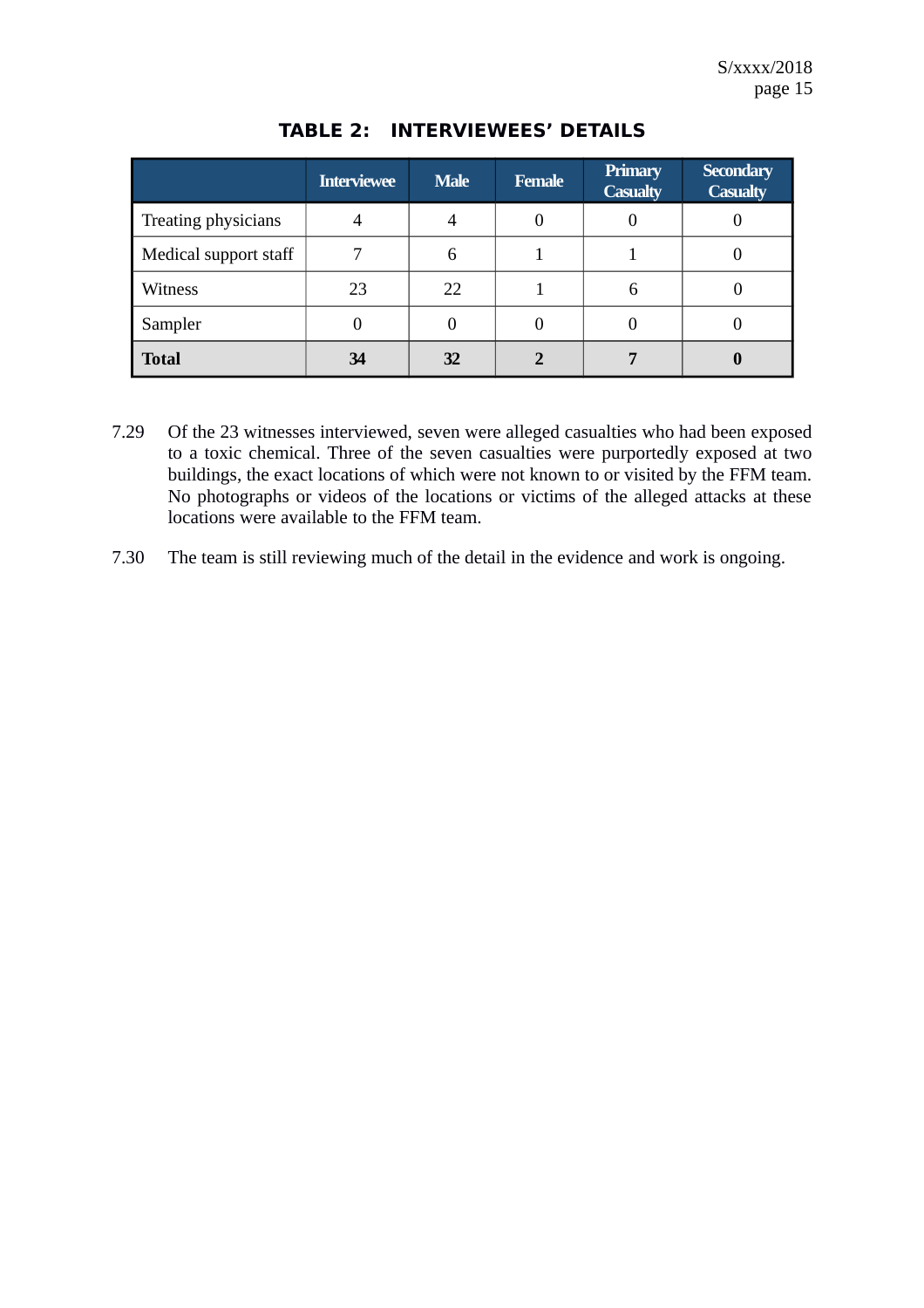## **8. CONCLUSIONS**

- 8.1 From the information gathered during the two on-site visits to the warehouse and facility suspected of producing chemical weapons, there was no indication of either facility being involved in the manufacture of chemical weapons. The overwhelming evidence was that both facilities were related to the production of explosives.
	- 8.2 Based on the high levels of various chlorinated organic derivatives, which are not naturally present in the background environment, detected in environmental samples gathered at the sites of alleged use of toxic chemicals (Locations 2 and 4), the FFM determined that chlorine or another reactive chlorine-containing chemical was present at both locations. The FFM identified the likely source of chlorine as the industrial gas cylinders found by the FFM team on the roof-terrace (Locations 2) and in the bedroom (Location 4) during the visits.
	- 8.3 The team has sufficient evidence at this time to determine that chlorine, or another reactive chlorine-containing chemical, was likely released from cylinders. However, the FFM still needs to clarify some of the details and to this end, the investigation remains on-going.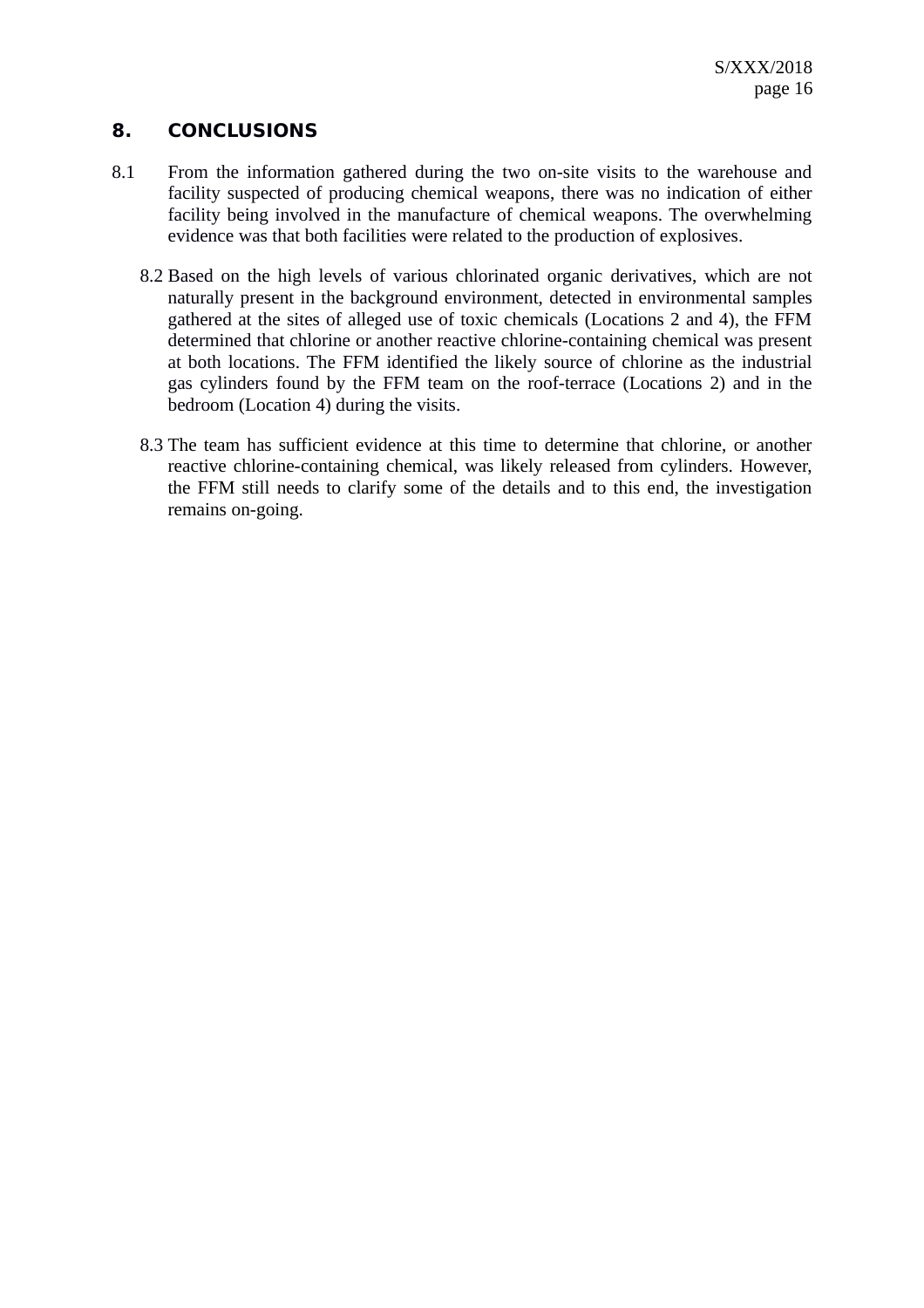## **9. ANNEXES (ENGLISH ONLY):**

- Annex 1: Reference Documentation
- Annex 2: Open Sources
- Annex 3: Sampling and Analysis Results
- Annex 4: Samples Obtained by the FFM
- Annex 5: Documents received from the State Party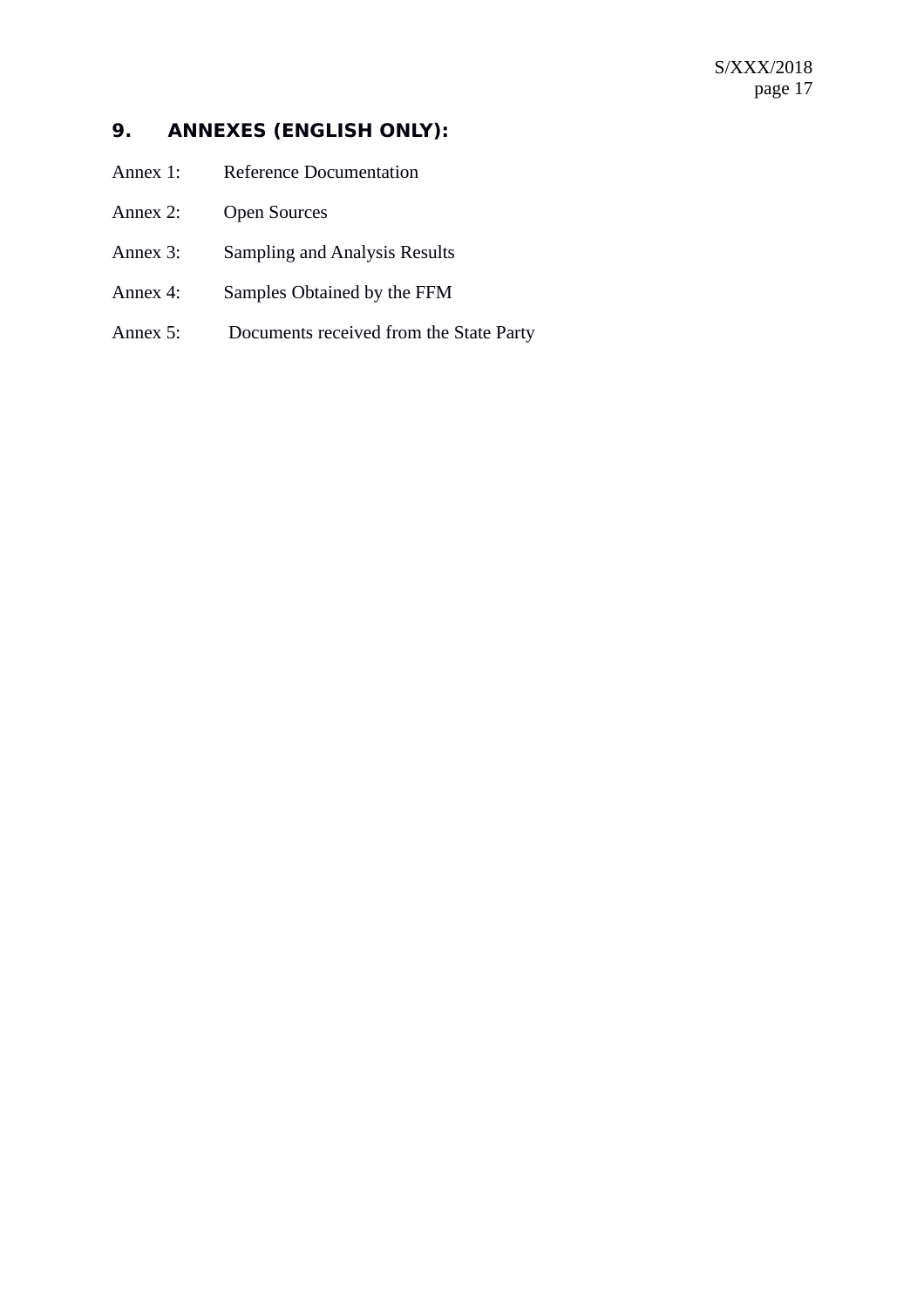## **Annex 1**

## **ANNEX 1 : REFERENCE DOCUMENTATION**

|    | <b>Document Reference</b>                       | <b>Full title of Document</b>                                                                                                                                              |  |  |  |  |  |
|----|-------------------------------------------------|----------------------------------------------------------------------------------------------------------------------------------------------------------------------------|--|--|--|--|--|
| 1. | QDOC/INS/SOP/IAU01<br>(Issue 1, Revision 1)     | Standard Operating Procedure for Evidence Collection,<br>Documentation, Chain-of-Custody and Preservation<br>during an Investigation of Alleged Use of Chemical<br>Weapons |  |  |  |  |  |
| 2. | QDOC/INS/WI/IAU05<br>(Issue 1, Revision 2)      | Work Instruction for Conducting Interviews during an<br><b>Investigation of Alleged Use</b>                                                                                |  |  |  |  |  |
| 3. | QDOC/INS/SOP/IAU02<br>(Issue 1, Revision 0)     | <b>Standard Operating Procedure</b><br>Investigation of Alleged Use (IAU) Operations                                                                                       |  |  |  |  |  |
| 4. | QDOC/INS/SOP/GG01<br>1<br>(Issue 1, Revision 0) | Standard Operating Procedure for Managing Inspection<br>Laptops and other Confidentiality Support Materials                                                                |  |  |  |  |  |
| 5. | QDOC/LAB/SOP/OSA<br>2<br>(Issue 1, Revision 2)  | Standard Operating Procedure for Off-Site Analysis of<br><b>Authentic Samples</b>                                                                                          |  |  |  |  |  |
| 6. | QDOC/LAB/WI/CS01<br>(Issue 1, Revision 2)       | Work Instruction for Handling of Authentic Samples<br>from Inspection Sites and Packing Off-Site Samples at<br>the OPCW Laboratory                                         |  |  |  |  |  |
| 7. | QDOC/LAB/WI/OSA3<br>(Issue 2, Revision 1)       | Work Instruction for Chain<br>Custody<br>of<br>and<br>Documentation for OPCW Samples On-Site                                                                               |  |  |  |  |  |
| 8. | QDOC/LAB/WI/OSA4<br>(Issue 1, Revision 3)       | Work Instruction for Packing of Off-Site Samples                                                                                                                           |  |  |  |  |  |

# **Annex 2**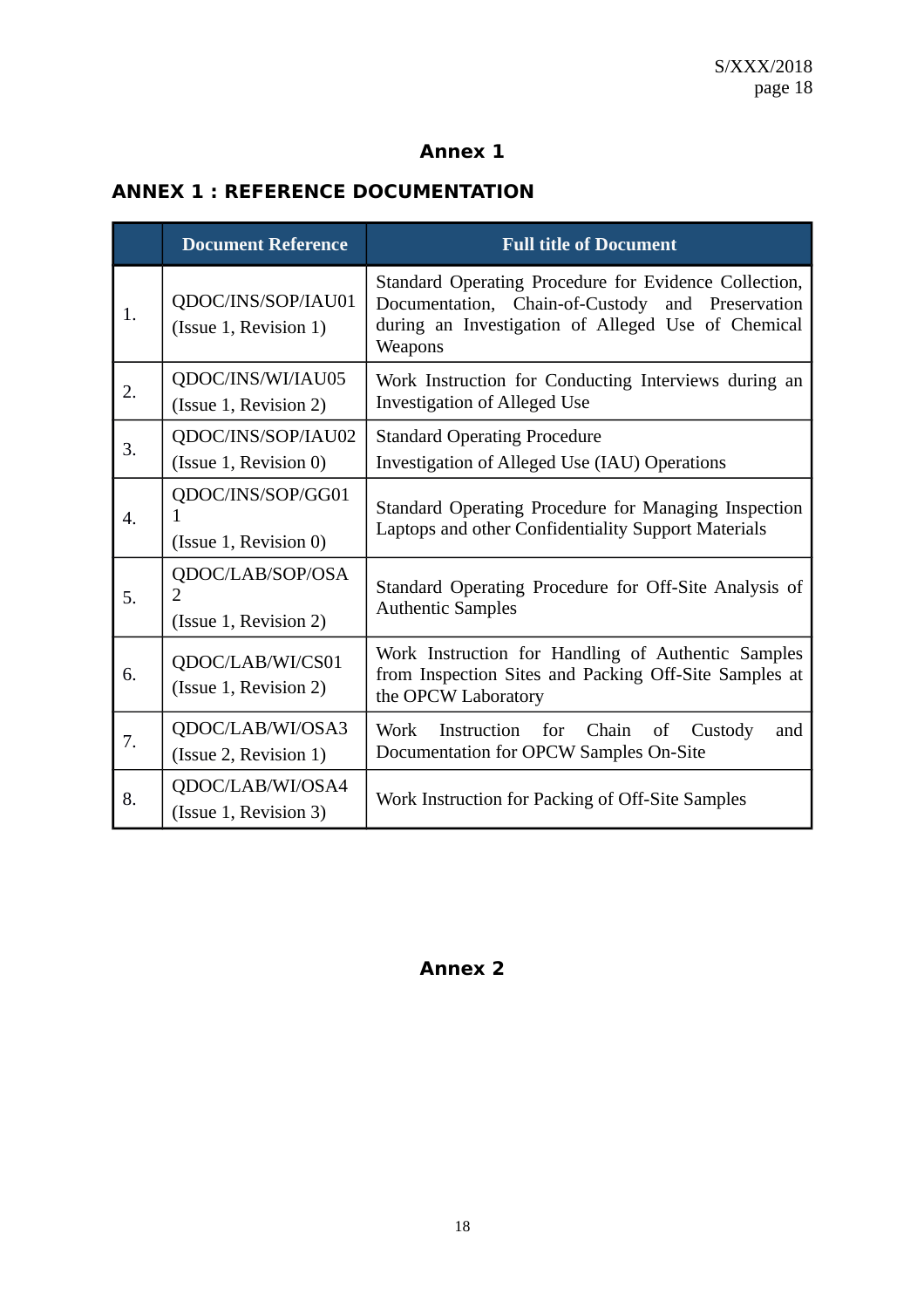## **ANNEX 2:** OPEN SOURCES

# **Open source internet links related to the Douma 07 April 2018 incident** • [https://edition.cnn.com/2018/04/07/middleeast/syria-suspected-chemical](https://edition.cnn.com/2018/04/07/middleeast/syria-suspected-chemical-attack/index.html)[attack/index.html](https://edition.cnn.com/2018/04/07/middleeast/syria-suspected-chemical-attack/index.html) [http://www.heraldsun.com.au/news/breaking-news/syria-denies-chemical-attacks-on](http://www.heraldsun.com.au/news/breaking-news/syria-denies-chemical-attacks-on-douma/news-story/ddd7bfdc568594195f594f653ecab59f)[douma/news-story/ddd7bfdc568594195f594f653ecab59f](http://www.heraldsun.com.au/news/breaking-news/syria-denies-chemical-attacks-on-douma/news-story/ddd7bfdc568594195f594f653ecab59f) [https://www.aljazeera.com/news/2018/04/suspected-chemical-attack-kills-dozens](https://www.aljazeera.com/news/2018/04/suspected-chemical-attack-kills-dozens-syria-douma-180407202906316.html)[syria-douma-180407202906316.html](https://www.aljazeera.com/news/2018/04/suspected-chemical-attack-kills-dozens-syria-douma-180407202906316.html) • <https://youtu.be/m4lkf1SNcJI> • [https://youtu.be/KpwcV0sup\\_o](https://youtu.be/KpwcV0sup_o) <https://youtu.be/8TElceE3aLI> • <https://twitter.com/inegazili/status/982850611665428480> • [https://twitter.com/Common\\_Mohammad/status/982854571952431104](https://twitter.com/Common_Mohammad/status/982854571952431104) <https://twitter.com/KokachOmar/status/982851902223286272> <https://twitter.com/KokachOmar/status/982851294154108929> • <https://youtu.be/-VmqS8786Q8> • [https://twitter.com/Charles\\_Lister/status/982714880154365952](https://twitter.com/Charles_Lister/status/982714880154365952) [https://www.aljazeera.com/news/2018/04/syrian-forces-press-offernsive-rebel-held](https://www.aljazeera.com/news/2018/04/syrian-forces-press-offernsive-rebel-held-douma-180407135235699.html)[douma-180407135235699.html](https://www.aljazeera.com/news/2018/04/syrian-forces-press-offernsive-rebel-held-douma-180407135235699.html) • [https://m.facebook.com/story.php?](https://m.facebook.com/story.php?story_fbid=1739236919490549&id=111632495584341&refid=52&__tn__=-R) story fbid=1739236919490549&id=111632495584341&refid=52&\_tn\_\_=-R <https://twitter.com/SyriaCivilDef/status/982623580180635648> <https://twitter.com/talentosprecato/status/982619592458752001> <https://twitter.com/Elizrael/status/982640972218675202> <https://twitter.com/SiegeUpdates/status/982630326387335170> <https://twitter.com/FSAPlatform/status/982627437082218496>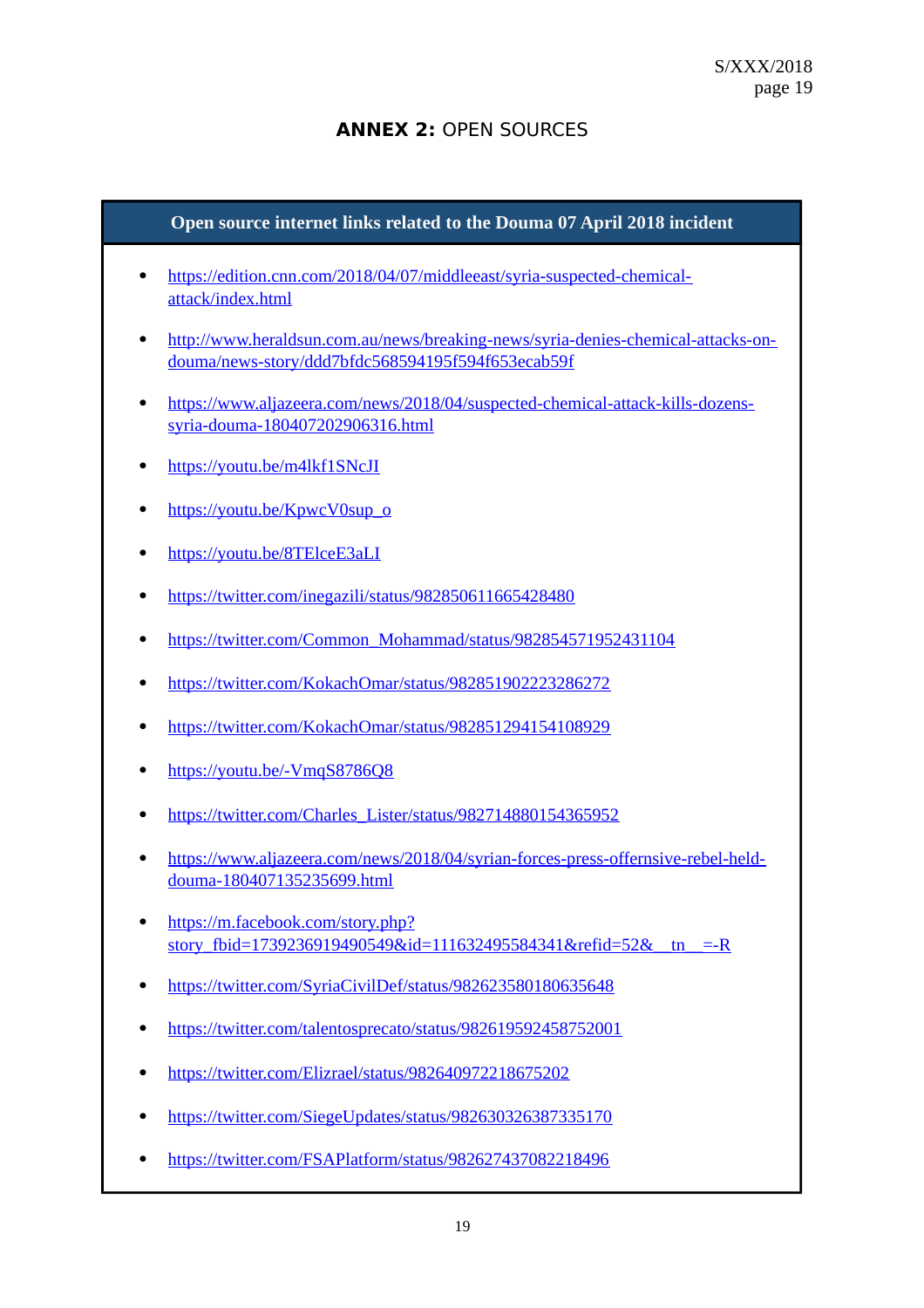#### **Open source internet links related to the Douma 07 April 2018 incident**

- <https://twitter.com/HusamHezaber/status/982626159518277633>
- <http://www.bbc.com/news/world-middle-east-43686157>
- [https://www.sams-usa.net/press\\_release/sams-syria-civil-defense-condemn-chemical](https://www.sams-usa.net/press_release/sams-syria-civil-defense-condemn-chemical-attack-douma/)[attack-douma/](https://www.sams-usa.net/press_release/sams-syria-civil-defense-condemn-chemical-attack-douma/)
- <http://www.syriahr.com/en/?p=88799>
- <https://twitter.com/SyriaCivilDef/status/982976756163514368>
- [https://www.reuters.com/article/us-mideast-crisis-syria-deals/hostages-and-rebels](https://www.reuters.com/article/us-mideast-crisis-syria-deals/hostages-and-rebels-leave-douma-under-evacuation-deal-state-media-idUSKBN1HF0XO)[leave-douma-under-evacuation-deal-state-media-idUSKBN1HF0XO](https://www.reuters.com/article/us-mideast-crisis-syria-deals/hostages-and-rebels-leave-douma-under-evacuation-deal-state-media-idUSKBN1HF0XO)
- [https://www.reuters.com/article/us-mideast-crisis-syria-ghouta-negotiati/rebel-fighters](https://www.reuters.com/article/us-mideast-crisis-syria-ghouta-negotiati/rebel-fighters-begin-leaving-syrias-douma-after-weeks-long-military-assault-idUSKBN1HF09Z)[begin-leaving-syrias-douma-after-weeks-long-military-assault-idUSKBN1HF09Z](https://www.reuters.com/article/us-mideast-crisis-syria-ghouta-negotiati/rebel-fighters-begin-leaving-syrias-douma-after-weeks-long-military-assault-idUSKBN1HF09Z)
- <https://twitter.com/AsaadHannaa/status/982998575222312961>
- <http://www.syriahr.com/en/?p=88870>
- <https://www.youtube.com/watch?v=PIyGJugmGaI>
- <https://www.youtube.com/watch?v=8TElceE3aLI>
- <https://www.youtube.com/watch?v=LozZlXcYQ9c>
- <https://www.youtube.com/watch?v=6F5ZNF8MDIA>
- <https://www.youtube.com/watch?v=JPFaEG9vJT4>
- <https://www.youtube.com/watch?v=2mw8DZEiSR0&feature=youtube.be>
- [https://www.bellingcat.com/news/mena/2018/04/11/open-source-survey-alleged](https://www.bellingcat.com/news/mena/2018/04/11/open-source-survey-alleged-chemical-attacks-douma-7th-april-2018/)[chemical-attacks-douma-7th-april-2018/](https://www.bellingcat.com/news/mena/2018/04/11/open-source-survey-alleged-chemical-attacks-douma-7th-april-2018/)
- [https://sputniknews.com/middleeast/201804201063754094-russia-syria-douma](https://sputniknews.com/middleeast/201804201063754094-russia-syria-douma-militants-lab/)[militants-lab/](https://sputniknews.com/middleeast/201804201063754094-russia-syria-douma-militants-lab/)
- [https://www.youtube.com/watch?v=t99NFijj4Pg&oref=https%3A%2F](https://www.youtube.com/watch?v=t99NFijj4Pg&oref=https%3A%2F%2Fwww.youtube.com%2Fwatch%3Fv%3Dt99NFijj4Pg&has_verified=1) [%2Fwww.youtube.com%2Fwatch%3Fv%3Dt99NFijj4Pg&has\\_verified=1](https://www.youtube.com/watch?v=t99NFijj4Pg&oref=https%3A%2F%2Fwww.youtube.com%2Fwatch%3Fv%3Dt99NFijj4Pg&has_verified=1)
- [https://www.youtube.com/watch?v=DfQiFEyin\\_4&oref=https%3A%2F](https://www.youtube.com/watch?v=DfQiFEyin_4&oref=https%3A%2F%2Fwww.youtube.com%2Fwatch%3Fv%3DDfQiFEyin_4&has_verified=1) [%2Fwww.youtube.com%2Fwatch%3Fv%3DDfQiFEyin\\_4&has\\_verified=1](https://www.youtube.com/watch?v=DfQiFEyin_4&oref=https%3A%2F%2Fwww.youtube.com%2Fwatch%3Fv%3DDfQiFEyin_4&has_verified=1)
- [https://www.youtube.com/watch?v=0K9H8dh12uE&oref=https%3A%2F](https://www.youtube.com/watch?v=0K9H8dh12uE&oref=https%3A%2F%2Fwww.youtube.com%2Fwatch%3Fv%3D0K9H8dh12uE&has_verified=1)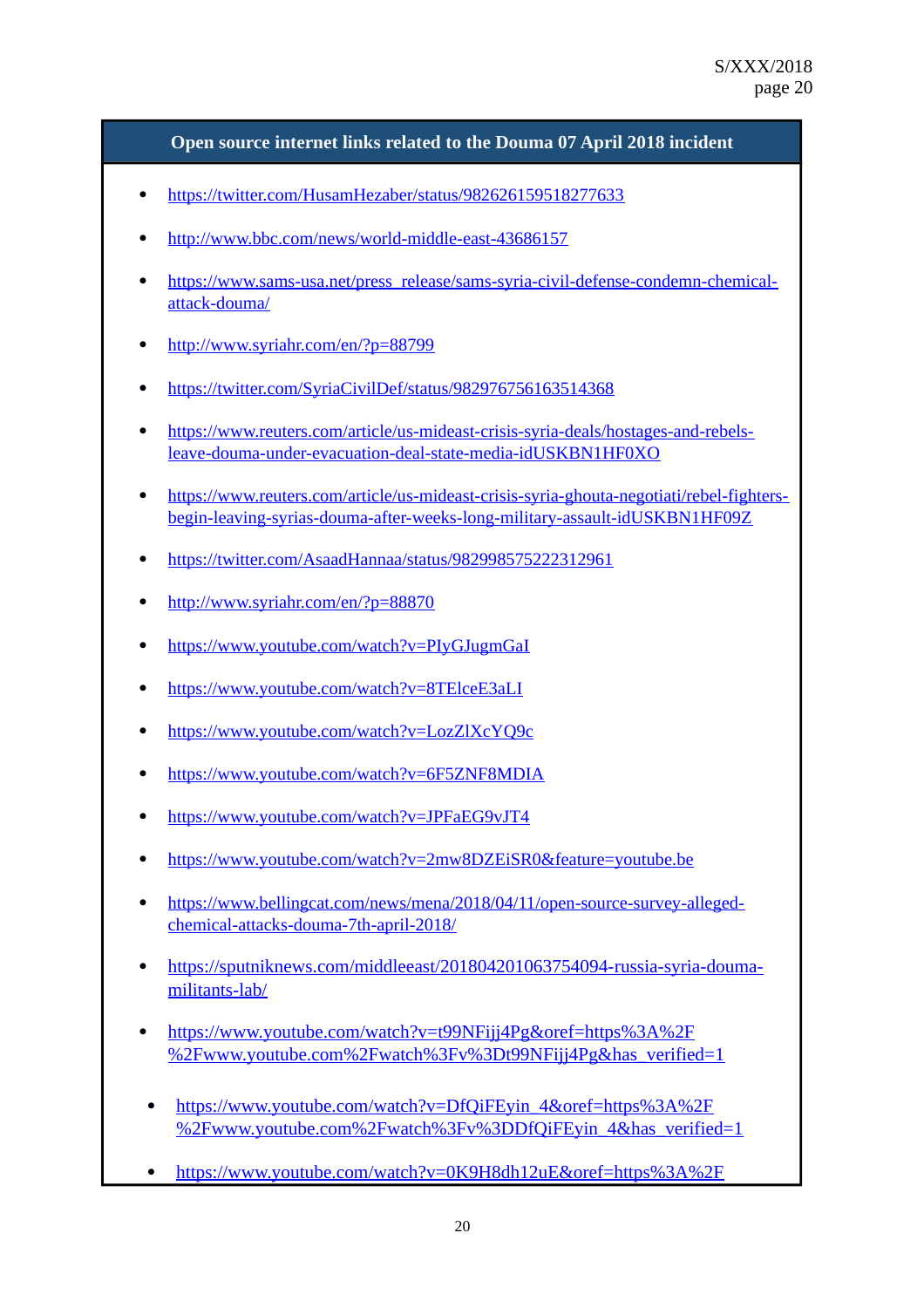**Open source internet links related to the Douma 07 April 2018 incident**

[%2Fwww.youtube.com%2Fwatch%3Fv%3D0K9H8dh12uE&has\\_verified=1](https://www.youtube.com/watch?v=0K9H8dh12uE&oref=https%3A%2F%2Fwww.youtube.com%2Fwatch%3Fv%3D0K9H8dh12uE&has_verified=1)

- [https://www.youtube.com/watch?v=ajpjrYSOoYM&oref=https%3A%2F](https://www.youtube.com/watch?v=ajpjrYSOoYM&oref=https%3A%2F%2Fwww.youtube.com%2Fwatch%3Fv%3DajpjrYSOoYM&has_verified=1) [%2Fwww.youtube.com%2Fwatch%3Fv%3DajpjrYSOoYM&has\\_verified=1](https://www.youtube.com/watch?v=ajpjrYSOoYM&oref=https%3A%2F%2Fwww.youtube.com%2Fwatch%3Fv%3DajpjrYSOoYM&has_verified=1)
- [https://smartnews-agency.com/images/videos/2018/04/08/VNC-SY-180408-](https://smartnews-agency.com/images/videos/2018/04/08/VNC-SY-180408-286/clip.mp4_1080.mp4) [286/clip.mp4\\_1080.mp4](https://smartnews-agency.com/images/videos/2018/04/08/VNC-SY-180408-286/clip.mp4_1080.mp4)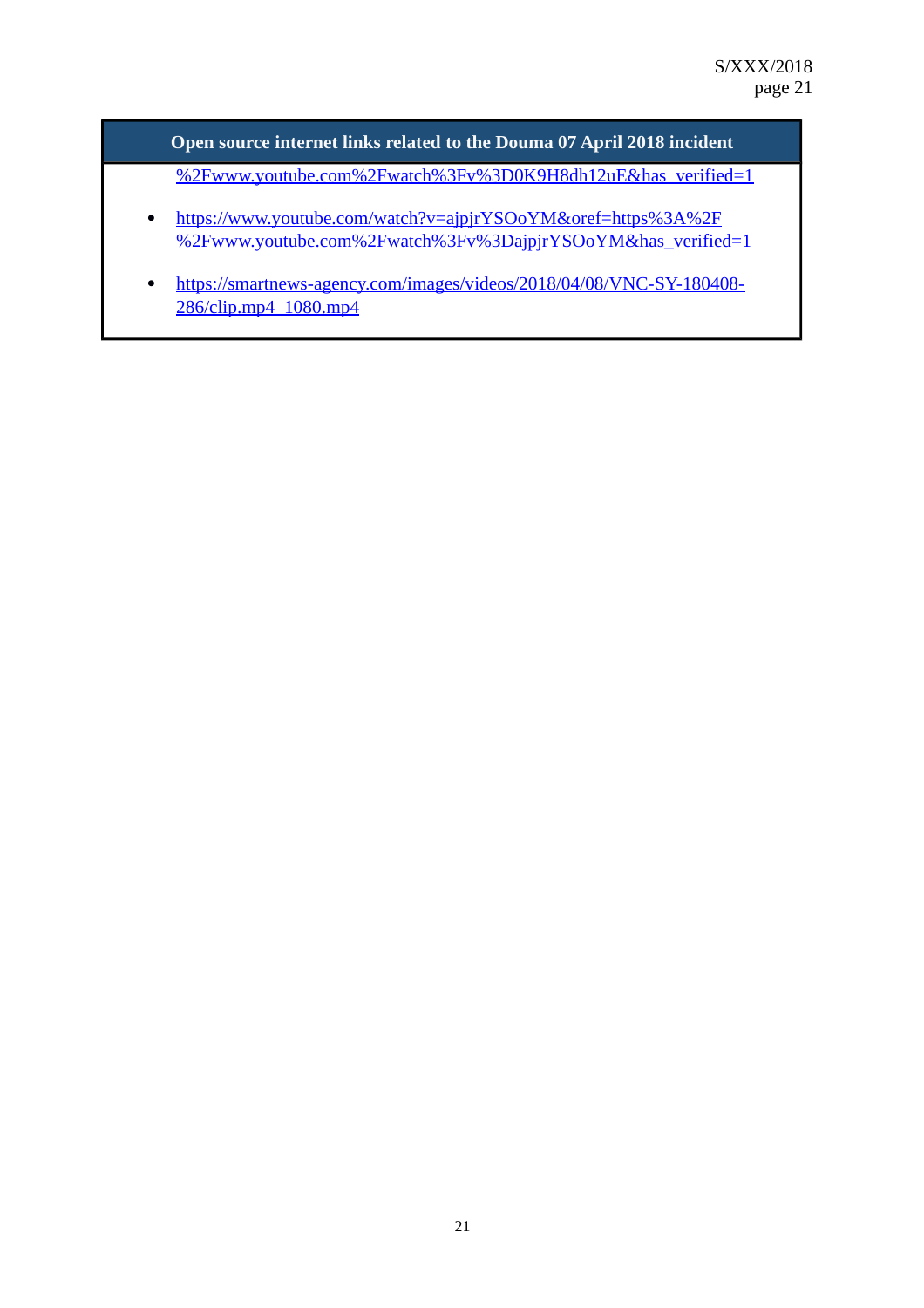#### **Annex 3** Sampling and Analysis Results **TABLE A3.2: ENVIRONMENTAL SAMPLES RECEIVED OR COLLECTED BY THE FACT FINDING MISSION**

| <b>Entry</b><br>number | <b>Sampl</b><br>e<br><b>Code</b> | <b>Description</b>                                                                  | <b>Evidence</b><br><b>Reference</b><br><b>Number</b> | <b>DL</b><br>02<br>co<br>de | <b>Results DL02</b>                                                                                       | <b>DL 03</b><br>code | <b>Results DL03</b>                                                                 |
|------------------------|----------------------------------|-------------------------------------------------------------------------------------|------------------------------------------------------|-----------------------------|-----------------------------------------------------------------------------------------------------------|----------------------|-------------------------------------------------------------------------------------|
| 1.                     | 01SLS                            | Concrete debris from the street,<br>left side below window (level 0)                | 20180421190901                                       | B                           | Dichloroacetic<br>acid,<br>trichloroacetic<br>acid, chlorophenol,<br>trinitrotoluene*.                    | C <sub>01</sub>      | CWC-scheduled<br><b>No</b><br>chemicals detected.<br>2,4,6-Trinitrotoluene*         |
| 2.                     | 03SLS                            | Concrete debris from the middle<br>of street opposite to the window<br>(level 0)    | 20180421190903                                       | $\mathsf{C}$                | Dichloroacetic<br>acid,<br>trichloroacetic<br>acid, chlorophenol,<br>dichlorophenol,<br>trinitrotoluene*. | C <sub>03</sub>      | CWC-scheduled<br>No.<br>chemicals detected.<br>2,4,6-Trinitrotoluene <sup>*</sup> . |
| 3.                     | 10WPS                            | Swab from inside the cylinder<br>orifice (level 3)                                  | 20180421190910                                       | D                           | <b>No</b><br>chemicals<br>relevant to CWC<br>have been found.                                             | E10                  | CWC-scheduled<br><b>No</b><br>chemicals detected.                                   |
| 4.                     | 11WPS                            | Swab with water from inside the<br>cylinder orifice (level 3)                       | 20180421190911                                       | E                           | Dichloroacetic<br>acid, chloride.                                                                         | E11                  | CWC-scheduled<br><b>No</b><br>chemicals detected.                                   |
| 5.                     | 19SLS                            | Concrete debris from the crater-<br>edge in front of the cylinder nose<br>(level 3) | 20180421190919                                       | F                           | Dichloroacetic<br>acid,<br>trichloroacetic<br>acid,<br>chloral<br>hydrate,<br>trichlorophenol.            | C19                  | CWC-scheduled<br>No.<br>chemicals detected.<br>2,4,6-Trinitrotoluene <sup>*</sup> . |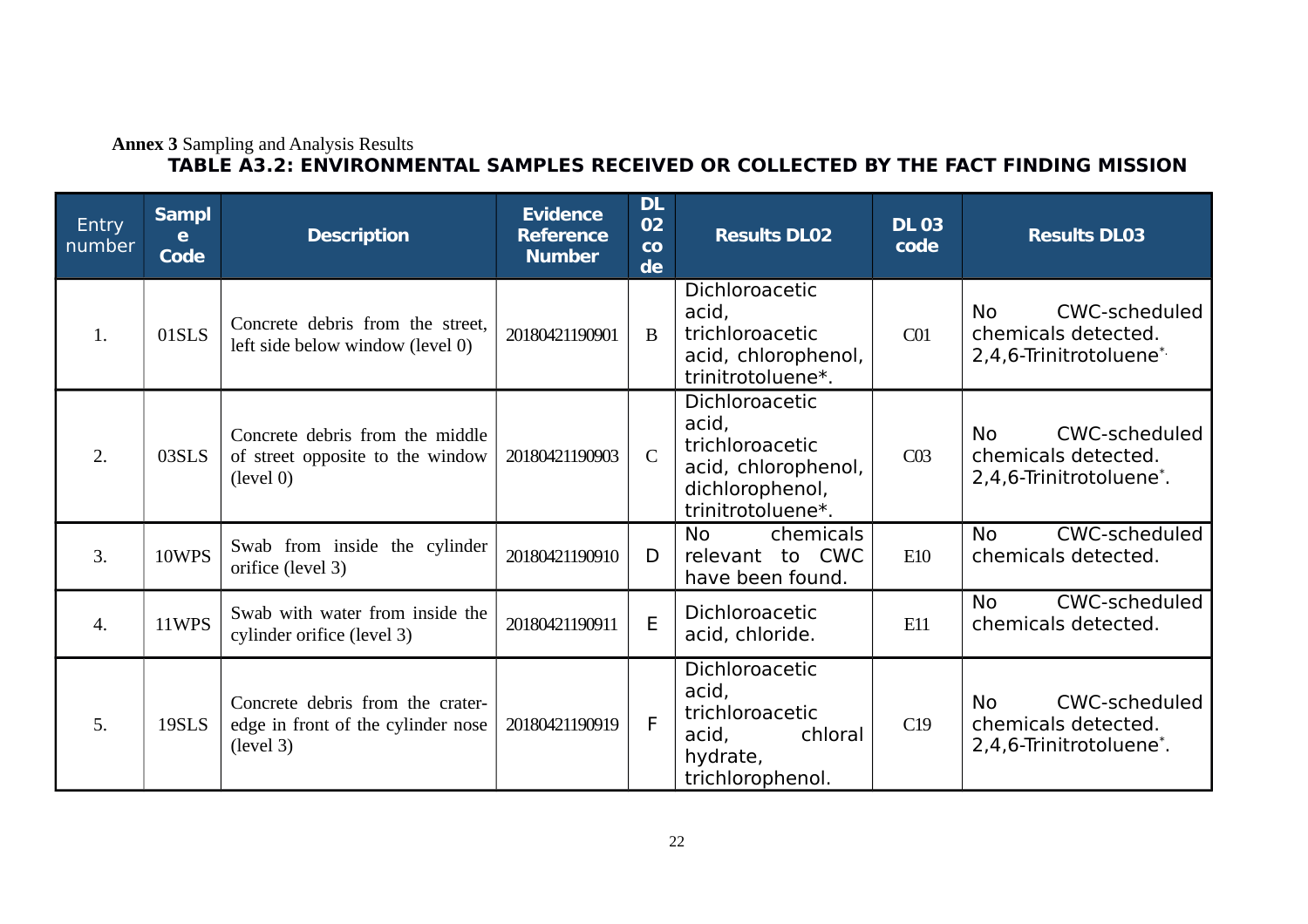| <b>Entry</b><br>number | <b>Sampl</b><br>e<br><b>Code</b> | <b>Description</b>                                            | <b>Evidence</b><br><b>Reference</b><br><b>Number</b> | <b>DL</b><br>02<br>co<br>de | <b>Results DL02</b>                                               | <b>DL 03</b><br>code | <b>Results DL03</b>                                                                                                                                                                  |
|------------------------|----------------------------------|---------------------------------------------------------------|------------------------------------------------------|-----------------------------|-------------------------------------------------------------------|----------------------|--------------------------------------------------------------------------------------------------------------------------------------------------------------------------------------|
| 6.                     | 25SDS                            | Wood fragment from kitchen door<br>(level 2)                  | 20180421190925                                       | G                           | Dichloroacetic<br>acid,<br>trichloroacetic<br>acid, chlorophenol. | V25                  | CWC-scheduled<br><b>No</b><br>chemicals detected.<br>Phenol,<br>$2,4,6-$<br>trichlorophenol <sup>†</sup> ,<br>$2,4,6-$<br>Trinitrotoluene*.                                          |
| 7.                     | 30WPS                            | Dry wipe from bicycle rear<br>cassette in basement (level -1) | 20180421190930                                       | H                           | chemicals<br><b>No</b><br>relevant to CWC<br>have been found.     | S30                  | CWC-scheduled<br><b>No</b><br>chemicals detected.                                                                                                                                    |
| 8.                     | 32SDS                            | Water tank wood support in<br>basement (level -1)             | 20180421190932                                       |                             | Dichloroacetic<br>acid,<br>trichloroacetic<br>acid.               | V32                  | CWC-scheduled<br><b>No</b><br>chemicals detected.<br>alpha-Pinene,<br>bornyl<br>chloride <sup>†</sup> , phenol, 2,4,6-<br>trichlorophenol <sup>†</sup> , 2,4,6-<br>Trinitrotoluene*. |
| 9.                     | 34SDS                            | Wood from partition frame in<br>basement (level -1)           | 20180421190934                                       |                             | Dichloroacetic<br>acid,<br>trichloroacetic<br>acid.               | V34                  | CWC-scheduled<br><b>No</b><br>chemicals detected.<br>$2,4,6-$<br>Phenol,<br>trichlorophenol <sup>†</sup> ,<br>$2,4,6-$<br>Trinitrotoluene*.                                          |
| 10.                    | 35AQS                            | from<br>tank in<br>Water<br>water<br>basement (level -1)      | 20180421190935                                       | $\mathsf{K}$                | chemicals<br>No<br>relevant to CWC<br>have been found.            | W35                  | CWC-scheduled<br>No.<br>chemicals detected.                                                                                                                                          |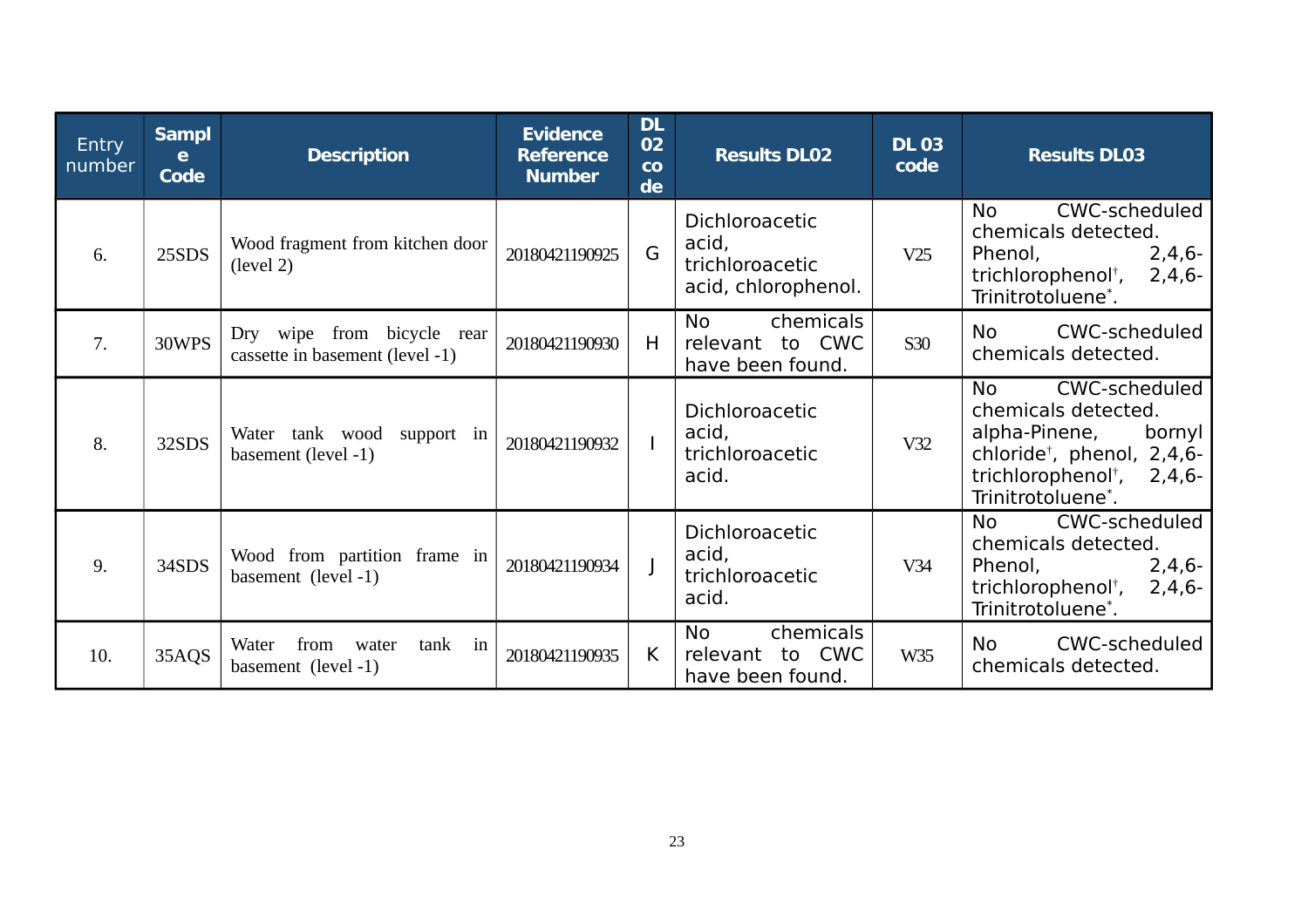| <b>Entry</b><br>number | <b>Sampl</b><br>e<br><b>Code</b> | <b>Description</b>                                  | <b>Evidence</b><br><b>Reference</b><br><b>Number</b> | <b>DL</b><br>02<br>co<br>de | <b>Results DL02</b>                                                                                                                                    | <b>DL 03</b><br>code | <b>Results DL03</b>                                                                                                                                      |
|------------------------|----------------------------------|-----------------------------------------------------|------------------------------------------------------|-----------------------------|--------------------------------------------------------------------------------------------------------------------------------------------------------|----------------------|----------------------------------------------------------------------------------------------------------------------------------------------------------|
| 11.                    | 04SDS-<br>L4                     | Blanket under cylinder                              | 2018042517880<br>4                                   | L                           | Dichloroacetic<br>acid,<br>trichloroacetic<br>acid.<br>chloral<br>hydrate,<br>trichlorophenol,<br>trinitrotoluene*,<br>chloride.                       | TL <sub>4</sub>      | CWC-scheduled<br><b>No</b><br>chemicals detected.<br>2,4,6-Trinitrotoluene <sup>*</sup> .                                                                |
| 12.                    | 06SDS-<br>L <sub>4</sub>         | Wet wood from under the cylinder                    | 2018042517880<br>6                                   | M                           | chloride <sup>†</sup> ,<br>Bornyl<br>chloride.                                                                                                         | V <sub>06</sub>      | CWC-scheduled<br><b>No</b><br>chemicals detected.<br>alpha-Pinene,<br>bornyl<br>chloride <sup>†</sup> , phenol, 2,4,6-<br>trichlorophenol <sup>†</sup> , |
| 13.                    | 10SDS-<br>L <sub>4</sub>         | Pillow cover on the bed, closer to<br>the wall      | 2018042517881<br>$\Omega$                            | N                           | Dichloroacetic<br>acid,<br>trichloroacetic<br>acid,<br>trichlorophenol,<br>tetrachlorophenol,<br>chloral<br>hydrate,<br>trinitrotoluene*,<br>chloride. | <b>T10</b>           | <b>No</b><br>CWC-scheduled<br>chemicals detected.<br>2,4,6-Trinitrotoluene <sup>*</sup> .                                                                |
| 14.                    | 13WPS<br>$-L4$                   | Dry wipe from stains on the wall,<br>behind the bed | 2018042517881<br>3                                   | $\Omega$                    | chemicals<br><b>No</b><br>relevant to CWC<br>have been found.                                                                                          | <b>S13</b>           | CWC-scheduled<br><b>No</b><br>chemicals detected.<br>2,4,6-Trinitrotoluene <sup>*</sup> .                                                                |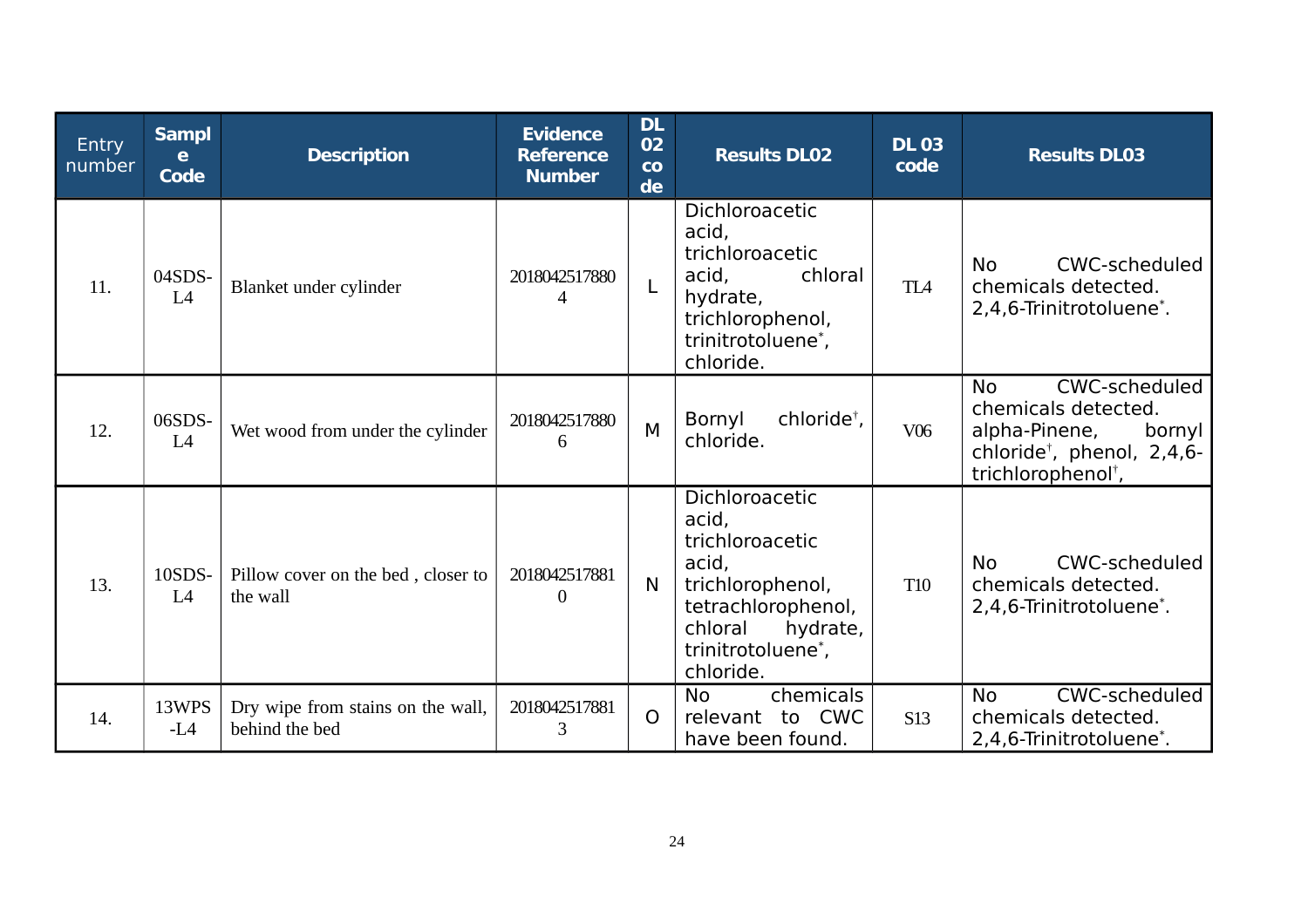| <b>Entry</b><br>number | <b>Sampl</b><br>e<br><b>Code</b>        | <b>Description</b>                                     | <b>Evidence</b><br><b>Reference</b><br><b>Number</b> | <b>DL</b><br>02<br>co<br>de | <b>Results DL02</b>                                                                        | <b>DL 03</b><br>code | <b>Results DL03</b>                                                                                                                                                                |
|------------------------|-----------------------------------------|--------------------------------------------------------|------------------------------------------------------|-----------------------------|--------------------------------------------------------------------------------------------|----------------------|------------------------------------------------------------------------------------------------------------------------------------------------------------------------------------|
| 15.                    | 04WPS<br>$-PF$                          | Swab sample with water from<br>outlet valve on reactor | 2018043015080<br>4                                   | P                           | chemicals<br><b>No</b><br>relevant to CWC<br>have been found.                              | E04                  | CWC-scheduled<br><b>No</b><br>chemicals detected.                                                                                                                                  |
| 16.                    | S7                                      | Grouting from 5-13 c. 1 m out<br>from LHS wall         | 20180501177907                                       | Q                           | chemicals<br><b>No</b><br><b>CW</b><br>relevant<br>to<br>have been found.                  | CO <sub>7</sub>      | No nerve agent related<br>chemicals detected.<br>Triethanolamine <sup>#</sup> , 2,4,6-                                                                                             |
| 17.                    | FFM-<br>$49 - 18$<br>SDS04 <sup>1</sup> | Piece of clothes from victim                           | 20180421178219                                       | $\mathsf{S}$                | Dichloroacetic<br>acid,<br>trichloroacetic<br>acid,<br>dichlorophenol,<br>trichlorophenol. | <b>T04</b>           | No nerve agent related<br>chemicals detected.<br>Triethanolamine <sup>#</sup> , 2,4,6-<br>trinitrotoluene*.                                                                        |
| 18.                    | FFM-<br>$49-18-$<br><b>SDS05</b>        | Pieces of timber                                       | 20180421178220                                       |                             | chemicals<br><b>No</b><br>relevant to CWC<br>have been found.                              | V05                  | CWC-scheduled<br><b>No</b><br>chemicals detected.<br>Phenol,<br>$2,4,6-$<br>trichlorophenol <sup>†</sup> ,<br>$2,4,6-$<br>trinitrotoluene*.                                        |
| 19.                    | FFM-<br>49-18-<br>SDS07                 | Scarf collected<br>from the<br>basement                | 2018042217480<br>5                                   | $\cup$                      | chemicals<br><b>No</b><br>relevant to CWC<br>have been found.                              | <b>T07</b>           | No nerve agent related<br>chemicals<br>detected.Triethanolamin<br>"AmgardV19"<br>$e^*$ ,<br>phosphonate <sup>*</sup> ,<br>malathion,<br>$2,4,6-$<br>trinitrotoluene <sup>*</sup> . |

<span id="page-24-0"></span><sup>1</sup> Samples in rows 17, 18, 19 and 20 were received by the FFM team from witnesses.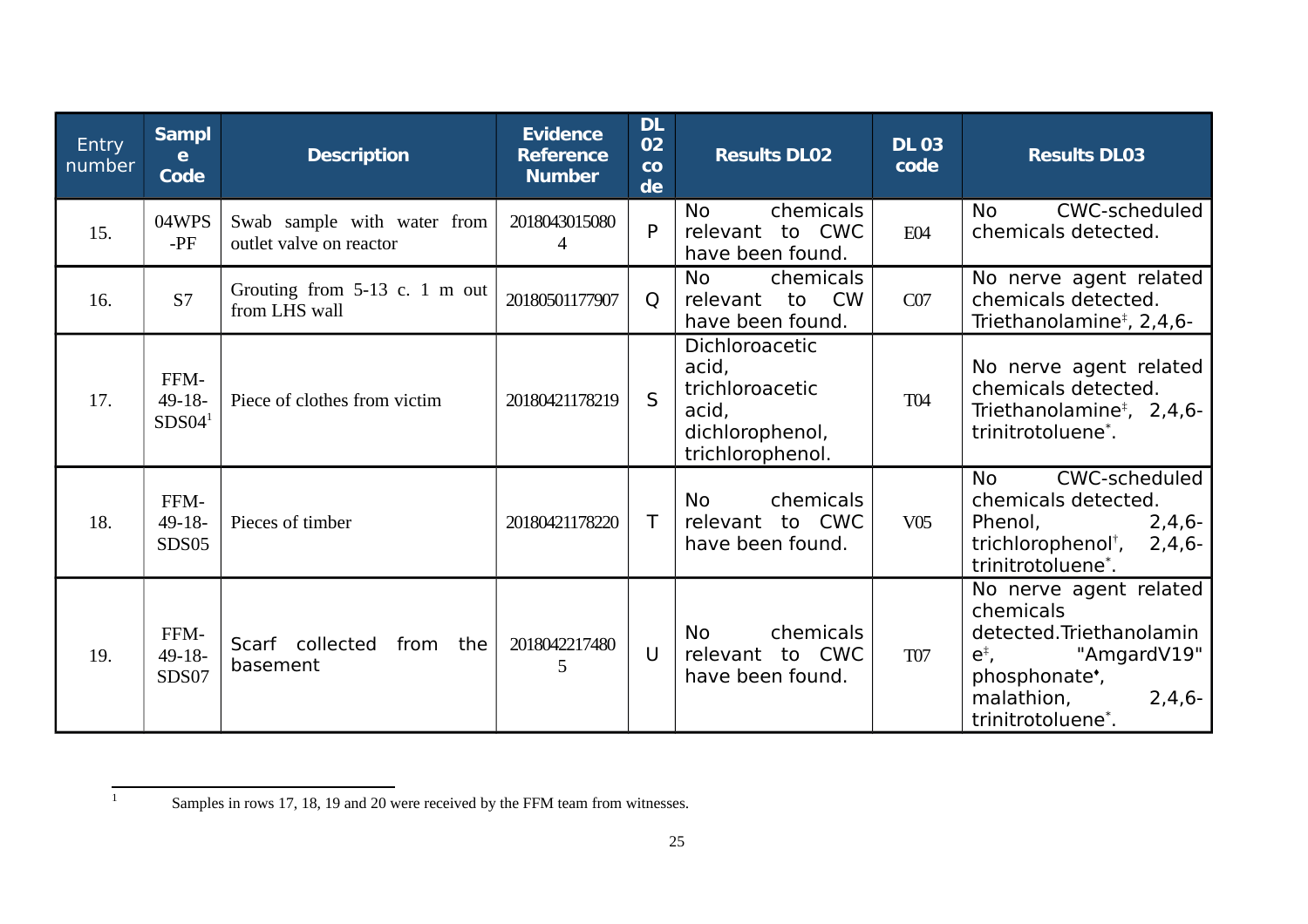| Entry<br>number | <b>Sampl</b><br>e<br><b>Code</b>    | <b>Description</b>                              | <b>Evidence</b><br><b>Reference</b><br><b>Number</b> | <b>DL</b><br>02<br>$_{\rm CO}$<br>de | <b>Results DL02</b>                                                  | <b>DL 03</b><br>code | <b>Results DL03</b>                                                                               |
|-----------------|-------------------------------------|-------------------------------------------------|------------------------------------------------------|--------------------------------------|----------------------------------------------------------------------|----------------------|---------------------------------------------------------------------------------------------------|
| 20.             | FFM-<br>$49 - 18 -$<br><b>SDS08</b> | animal<br>collected<br>Stuffed<br>from basement | 2018042217480                                        |                                      | chemicals<br>No.<br><b>CWC</b><br>to<br>relevant<br>have been found. | <b>T08</b>           | No nerve agent related<br>chemicals<br>Triethanolamine <sup>#</sup> , 2,4,6-<br>trinitrotoluene*. |

\*Explosive, †Chlorinated compounds from wood, ‡Surfactant for textiles, ♦Flame retardant for polyester textiles

# **TABLE A3.2: BIOMEDICAL SAMPLES RECEIVED OR COLLECTED BY THE FACT FINDING MISSION**

| Entry<br>numb<br>er | <b>Sample</b><br>Code | <b>Descri</b><br>ption | <b>Evidence</b><br><b>Reference</b><br><b>Number</b> | <b>DL</b><br>02<br>$\overline{c}$<br>de | <b>Results DL02</b>         | <b>DL</b><br>03<br>cod<br>e | <b>Results DL03</b>                                        |
|---------------------|-----------------------|------------------------|------------------------------------------------------|-----------------------------------------|-----------------------------|-----------------------------|------------------------------------------------------------|
| 1.                  | 178201                | Plasma                 | 20180421178201                                       | $\boldsymbol{A}$                        | No relevant chemicals found | A                           |                                                            |
| 2.                  | 178204                | Plasma                 | 20180421178204                                       | B                                       | No relevant chemicals found | B                           | Nerve agent-adducts of BChE derived                        |
| 3.                  | 178207                | Plasma                 | 20180421178207                                       | $\mathsf{C}$                            | No relevant chemicals found | $\mathsf{C}$                | nonapeptide (G- and V-type agents):<br>No compound found.  |
| 4.                  | 178210                | Plasma                 | 20180421178210                                       | D                                       | No relevant chemicals found | D                           |                                                            |
| 5.                  | 178213                | Plasma                 | 20180421178213                                       | E                                       | No relevant chemicals found | E                           | Aged G agent-adduct of BChE-derived                        |
| 6.                  | 175704A               | Plasma                 | 20180418175704<br>Α                                  | $\mathbf{F}$                            | Sample was not analysed     | $\overline{\mathrm{F}}$     | nonapeptide:<br>No compound found.                         |
| 7.                  | 175703A               | Plasma                 | 20180418175703<br>A                                  | $\mathsf G$                             | Sample was not analysed     | G                           |                                                            |
| 8.                  | 1748PL                | Plasma                 | 201804211748PL                                       | H                                       | No relevant chemicals found | H                           | Nerve agent-adduct of tyrosine (G- and V-<br>type agents): |
| 9.                  | 1753PL                | Plasma                 | 201804251753PL                                       |                                         | No relevant chemicals found |                             | No compound found.                                         |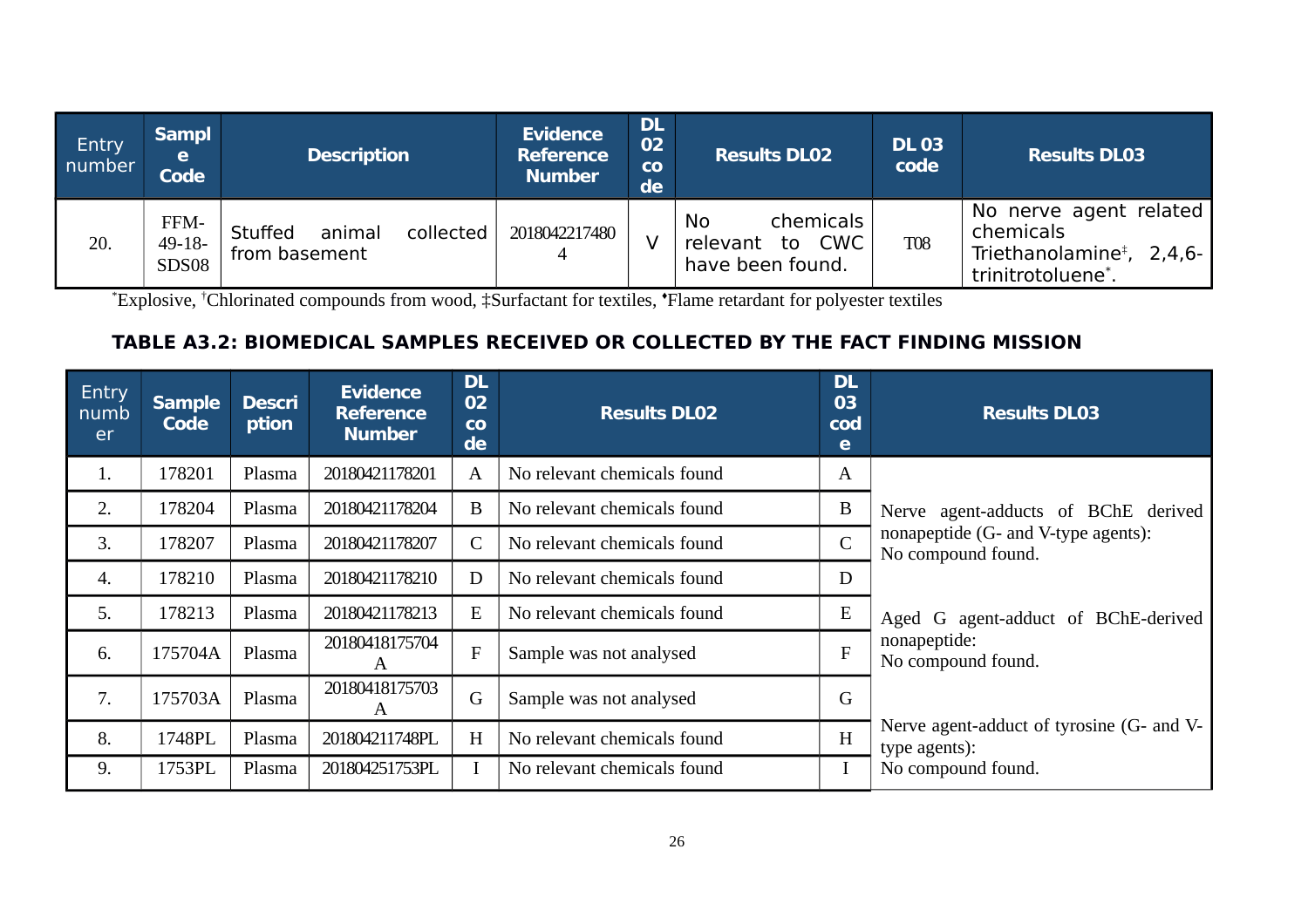| Entry<br>numb<br>er | <b>Sample</b><br><b>Code</b> | <b>Descri</b><br>ption | <b>Evidence</b><br><b>Reference</b><br><b>Number</b> | <b>DL</b><br>02<br>$\overline{\mathbf{C}}$<br>de | <b>DL</b><br>$\overline{03}$<br><b>Results DL02</b><br>cod |   | <b>Results DL03</b> |
|---------------------|------------------------------|------------------------|------------------------------------------------------|--------------------------------------------------|------------------------------------------------------------|---|---------------------|
| 10.                 | 1770PL                       | Plasma                 | 201804211770PL                                       |                                                  | No relevant chemicals found                                |   |                     |
| 11.                 | 1795PL                       | Plasma                 | 201804211795PL                                       | K                                                | No relevant chemicals found                                | K |                     |

BChE = butyrylcholinesterase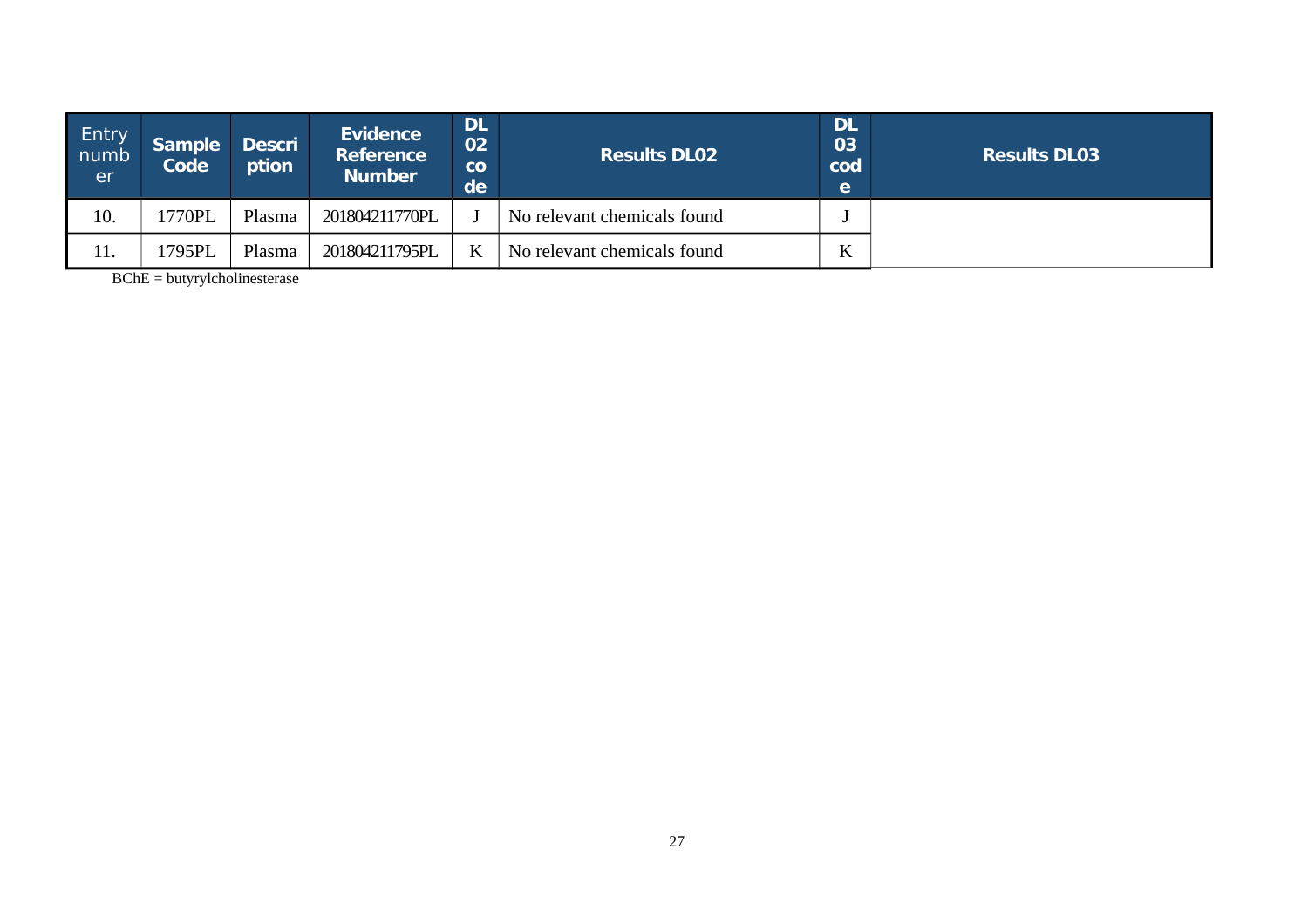# **Annex 4 Samples Obtained by the FFM**

#### **Table A4 LIST OF SAMPLES COLLECTED OR RECEIVED BY THE FACT-FINDING MISSION**

| Entry          | Sample description                                                                     | Evidence         | Source               |
|----------------|----------------------------------------------------------------------------------------|------------------|----------------------|
| number         |                                                                                        | Reference Number |                      |
| $\mathbf{1}$   | Concrete debris from the street, left side below window (level 0)                      | 20180421190901   | Collected by the FFM |
| $\overline{2}$ | Concrete debris from the street opposite side of the entry of location 2 (level<br>(0) | 20180421190902   | Collected by the FFM |
| 3              | Concrete debris from the middle of street opposite to the window (level 0)             | 20180421190903   | Collected by the FFM |
| 4              | Control sample: debris 20 m west of building's entry (level 0)                         | 20180421190904   | Collected by the FFM |
| 5              | Swab blank with DCM                                                                    | 20180421190905   | Collected by the FFM |
| 6              | Wipe blank with DCM                                                                    | 20180421190906   | Collected by the FFM |
| 7              | Swab blank with water                                                                  | 20180421190907   | Collected by the FFM |
| 8              | Wipe blank with water                                                                  | 20180421190908   | Collected by the FFM |
| 9              | Fabric stuck to metal bars from the terrace where the cylinder is (level 3)            | 20180421190909   | Collected by the FFM |
| 10             | Swab from inside the cylinder orifice (level 3)                                        | 20180421190910   | Collected by the FFM |
| 11             | Swab with water from inside the cylinder orifice (level 3)                             | 20180421190911   | Collected by the FFM |
| 12             | Metal fragment from the terrace (level 3)                                              | 20180421190912   | Collected by the FFM |
| 13             | Wipe with DCM from the external surface of the cylinder (level 3)                      | 20180421190913   | Collected by the FFM |
| 14             | Wipe with water from the external surface of the cylinder (level 3)                    | 20180421190914   | Collected by the FFM |
| 15             | Dry wipe of the cylinder thread (level 3)                                              | 20180421190915   | Collected by the FFM |
| 16             | Metal object from the terrace (Level 3)                                                | 20180421190916   | Collected by the FFM |
| 17             | Concrete debris from the base of the cylinder (level 3)                                | 20180421190917   | Collected by the FFM |
| 18             | Metal bar at cylinder nose (Level 3)                                                   | 20180421190918   | Collected by the FFM |
| 19             | Concrete debris from the crater-edge in front of the cylinder nose (level 3)           | 20180421190919   | Collected by the FFM |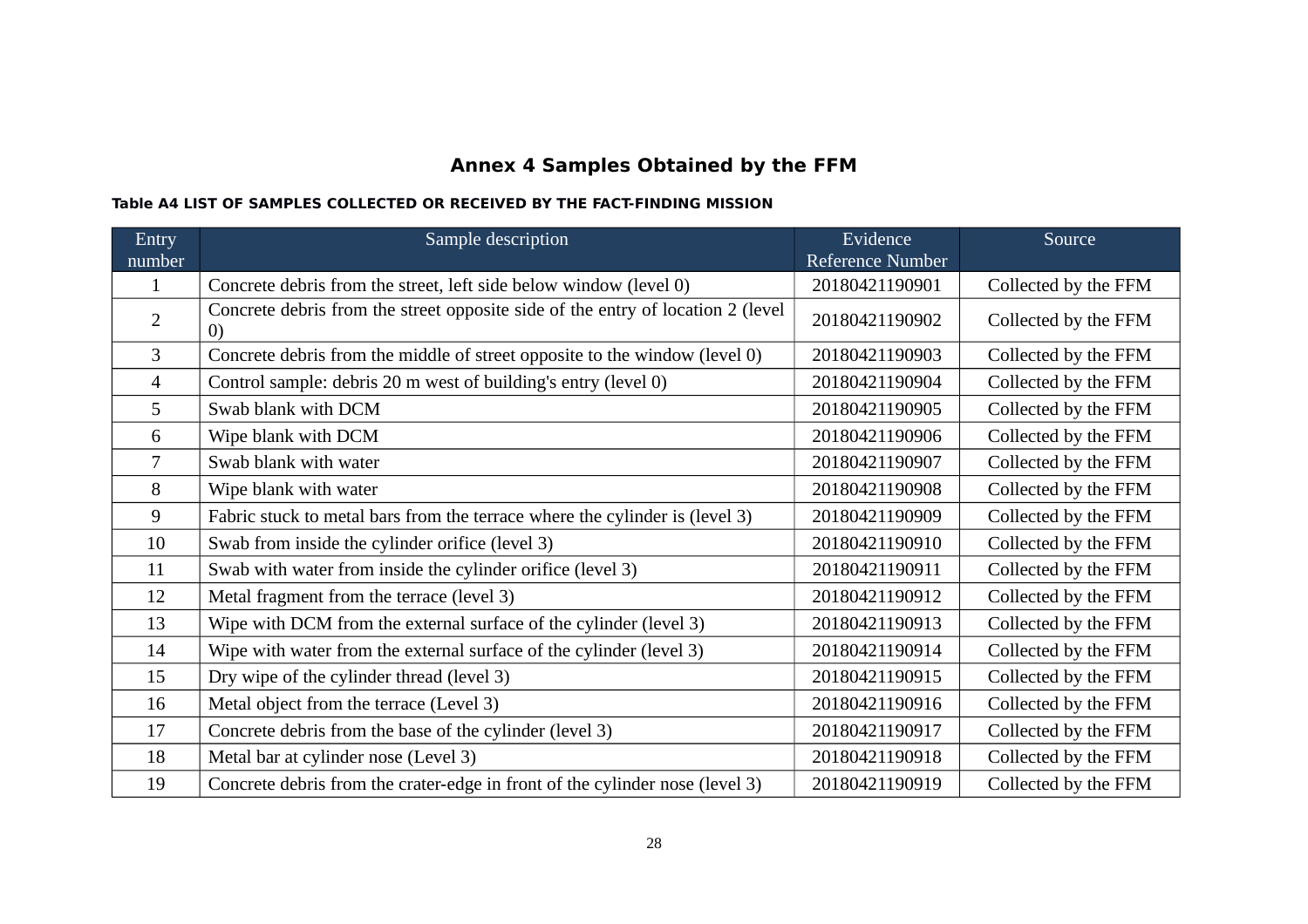| Entry  | Sample description                                                                      | Evidence         | Source               |
|--------|-----------------------------------------------------------------------------------------|------------------|----------------------|
| number |                                                                                         | Reference Number |                      |
| 20     | Tile from the terrace wall (level 3)                                                    | 20180421190920   | Collected by the FFM |
| 21     | Wipe with water from the burnt wall in the room located under the cylinder<br>(level 2) | 20180421190921   | Collected by the FFM |
| 22     | Wipe with DCM from burnt wall from room under the cylinder (level 2)                    | 20180421190922   | Collected by the FFM |
| 23     | Swab with water from wall plug in the room under the cylinder (level 2)                 | 20180421190923   | Collected by the FFM |
| 24     | Dry wipe from kitchen wall above the oven (level 2)                                     | 20180421190924   | Collected by the FFM |
| 25     | Wood fragment from kitchen door (level 2)                                               | 20180421190925   | Collected by the FFM |
| 26     | Towel from the room located under the cylinder (level 2)                                | 20180421190926   | Collected by the FFM |
| 27     | Exposed electrical wires from room under the cylinder (level 2)                         | 20180421190927   | Collected by the FFM |
| 28     | Lump of concrete from floor-debris from room under the cylinder (level 2)               | 20180421190928   | Collected by the FFM |
| 29     | Soap bar from room under the cylinder (level 2)                                         | 20180421190929   | Collected by the FFM |
| 30     | Dry wipe from bicycle rear cassette in basement (level -1)                              | 20180421190930   | Collected by the FFM |
| 31     | Swab with DCM from bicycle rear cassette in basement (level -1)                         | 20180421190931   | Collected by the FFM |
| 32     | Water tank wood support in basement (level -1)                                          | 20180421190932   | Collected by the FFM |
| 33     | Light bulb from basement(level -1)                                                      | 20180421190933   | Collected by the FFM |
| 34     | Wood from partition frame in basement (level -1)                                        | 20180421190934   | Collected by the FFM |
| 35     | Water from water tank in basement (level -1)                                            | 20180421190935   | Collected by the FFM |
| 36     | Telephone from basement (level -1)                                                      | 20180421190936   | Collected by the FFM |
| 37     | 2 nails and 2 screws from basement wall (level -1)                                      | 20180421190937   | Collected by the FFM |
| 38     | Swab with water from electric socket basement (level -1)                                | 20180421190938   | Collected by the FFM |
| 39     | Swab with DCM from electric socket basement (level -1)                                  | 20180421190939   | Collected by the FFM |
| 40     | Damp wall board from basement left from stairs (level -1)                               | 20180421190940   | Collected by the FFM |
| 41     | Wipe with water from basement wall (level -1)                                           | 20180421190941   | Collected by the FFM |
| 42     | Wipe with DCM from basement wall (level -1)                                             | 20180421190942   | Collected by the FFM |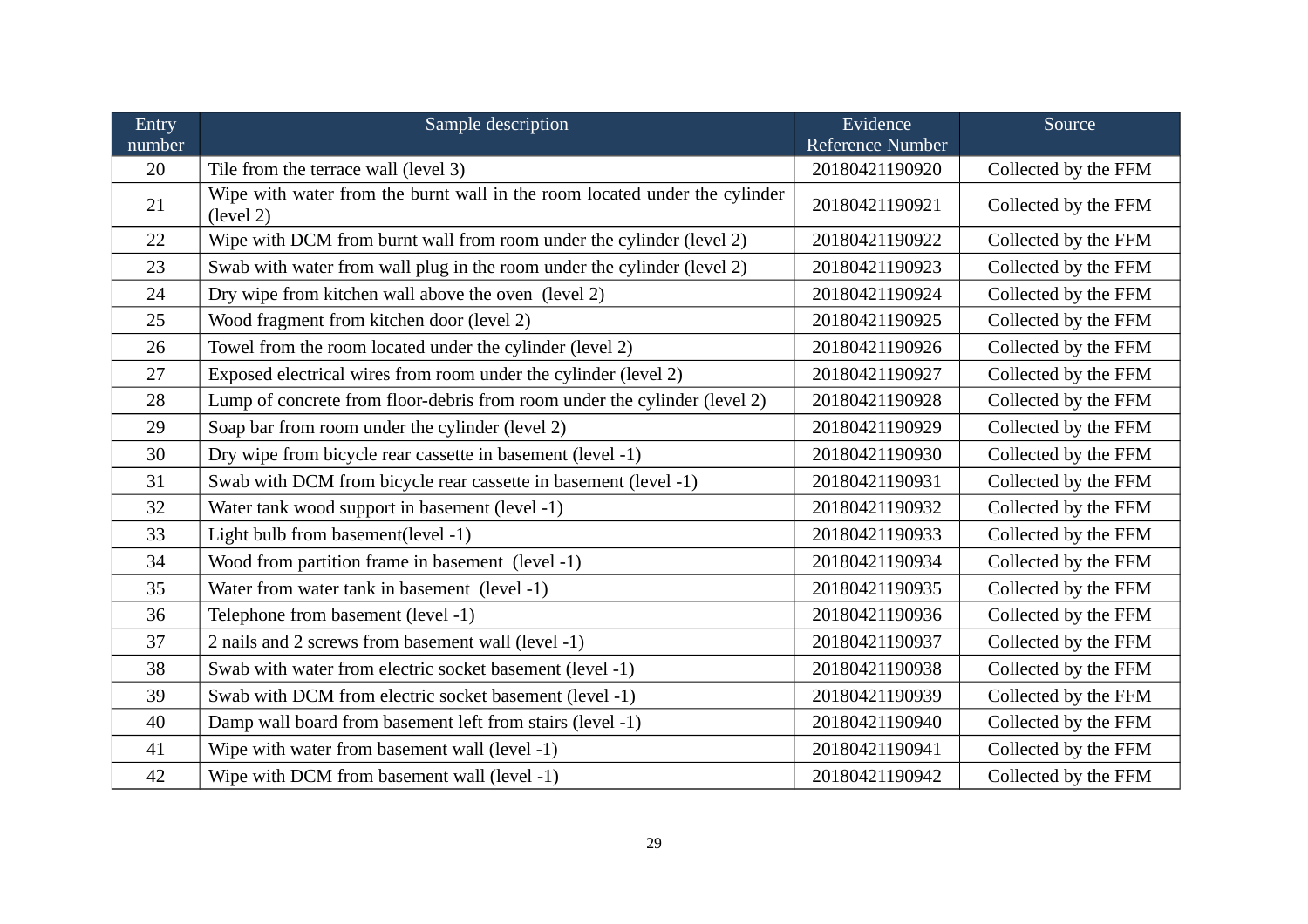| Entry  | Sample description                                                         | Evidence         | Source               |  |
|--------|----------------------------------------------------------------------------|------------------|----------------------|--|
| number |                                                                            | Reference Number |                      |  |
| 43     | Wipe with water from lavatory extractor pipe in basement (level -1)        | 20180421190943   | Collected by the FFM |  |
| 44     | Insect from lavatory in basement (level -1)                                | 20180421190944   | Collected by the FFM |  |
| 45     | Pillow from bed under the cylinder                                         | 20180425178801   | Collected by the FFM |  |
| 46     | Metal fragment from bedroom floor                                          | 20180425178802   | Collected by the FFM |  |
| 47     | Metal object from dresser                                                  | 20180425178803   | Collected by the FFM |  |
| 48     | Piece of blanket under cylinder                                            | 20180425178804   | Collected by the FFM |  |
| 49     | Control sample: piece of blanket opposite side of bed, on the floor        | 20180425178805   | Collected by the FFM |  |
| 50     | Wet wood from under the cylinder                                           | 20180425178806   | Collected by the FFM |  |
| 51     | Insects and dust from tray in bedroom shower                               | 20180425178807   | Collected by the FFM |  |
| 52     | Bedside lamp on top of mattress                                            | 20180425178808   | Collected by the FFM |  |
| 53     | Copper wire attached to the roof, hanging from the ceiling lamp            | 20180425178809   | Collected by the FFM |  |
| 54     | Pillow cover on the bed, closer to the wall                                | 20180425178810   | Collected by the FFM |  |
| 55     | Dry wipe from nozzle, front part next to thread                            | 20180425178811   | Collected by the FFM |  |
| 56     | Dry wipe from cylinder thread                                              | 20180425178812   | Collected by the FFM |  |
| 57     | Dry wipe from stains on the wall, behind the bed                           | 20180425178813   | Collected by the FFM |  |
| 58     | Chips of paint from wall behind bed.                                       | 20180425178814   | Collected by the FFM |  |
| 59     | Wipe with DCM blank                                                        | 20180425178815   | Collected by the FFM |  |
| 60     | Wipe with DCM from headbed                                                 | 20180425178816   | Collected by the FFM |  |
| 61     | Wipe with DCM of cylinder nozzle                                           | 20180425178817   | Collected by the FFM |  |
| 62     | Calid paper from wall                                                      | 20180425178818   | Collected by the FFM |  |
| 63     | Gloves from stairs                                                         | 20180425178819   | Collected by the FFM |  |
| 64     | Wipe with DCM from door threshold, entrance of apartment                   | 20180425178820   | Collected by the FFM |  |
| 65     | Solid sample from white bag under jar (made in China) labelled as hexamine | 20180427191401   | Collected by the FFM |  |
| 66     | Solid sample from jar labelled as hexamine                                 | 20180427191402   | Collected by the FFM |  |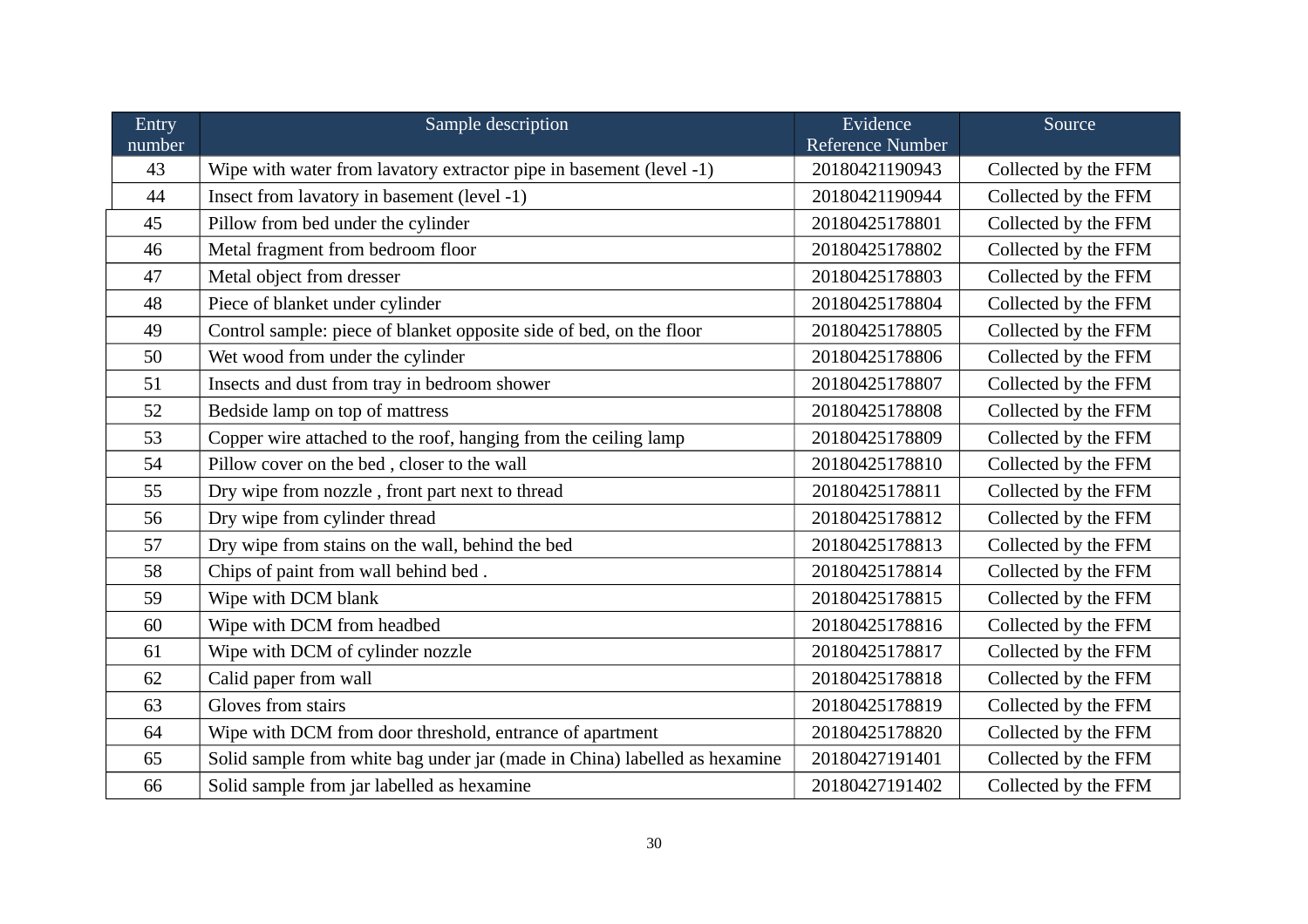| Entry  | Sample description                                                       | Evidence<br>Reference Number           | Source               |  |
|--------|--------------------------------------------------------------------------|----------------------------------------|----------------------|--|
| number |                                                                          |                                        |                      |  |
| 67     | Solid sample from white bag next to jar labelled as hexamine             | 20180427191403                         | Collected by the FFM |  |
| 68     | Solid sample from white bag with Cheminol label and labelled as hexamine | 20180427191404                         | Collected by the FFM |  |
| 69     | Solid sample of unknown blue crystalline solid                           | 20180427191405                         | Collected by the FFM |  |
| 70     | Solid sample of unknown green solid                                      | 20180427191406                         | Collected by the FFM |  |
| 71     | Swab blank with DCM                                                      | Collected by the FFM<br>20180430150801 |                      |  |
| 72     | Swab blank with water                                                    | 20180430150802                         | Collected by the FFM |  |
| 73     | Swab sample with DCM from outlet valve on reactor                        | 20180430150803                         | Collected by the FFM |  |
| 74     | Swab sample with water from outlet valve on reactor                      | 20180430150804                         | Collected by the FFM |  |
| 75     | DCM wipe of wall and floor at hose down area seen in open source video   | 20180501177901                         | Collected by the FFM |  |
| 76     | Water wipe of wall and floor at hose down area seen in open source video | 20180501177902                         | Collected by the FFM |  |
| 77     | Swab blank with DCM                                                      | 20180501177903                         | Collected by the FFM |  |
| 78     | Wipe blank with water                                                    | 20180501177904                         | Collected by the FFM |  |
| 79     | Concrete dust scraping at pillar 51 (control)                            | 20180501177905                         | Collected by the FFM |  |
| 80     | Concrete dust 5-13 on right hand side at wall                            | 20180501177906                         | Collected by the FFM |  |
| 81     | Grouting from 5-13 c. 1m out from LHS wall                               | 20180501177907                         | Collected by the FFM |  |
| 82     | Piece of clothes from victim                                             | 20180421178219                         | Handed over by 1782  |  |
| 83     | Pieces of timber                                                         | 20180421178220                         | Handed over by 1782  |  |
| 84     | Dark blue vest                                                           | 20180421178215                         | Handed over by 1782  |  |
| 85     | Scarf collected from the basement                                        | 20180422174805                         | Handed over by 1748  |  |
| 86     | Stuffed animal collected from basement                                   | 20180422174804                         | Handed over by 1748  |  |
| 87     | Plasma samples                                                           | 20180421178201                         | Handed over by 1782  |  |
| 88     | Plasma samples                                                           | 20180421178204                         | Handed over by 1782  |  |
| 89     | Plasma samples                                                           | 20180421178207                         | Handed over by 1782  |  |
| 90     | Plasma samples                                                           | 20180421178210                         | Handed over by 1782  |  |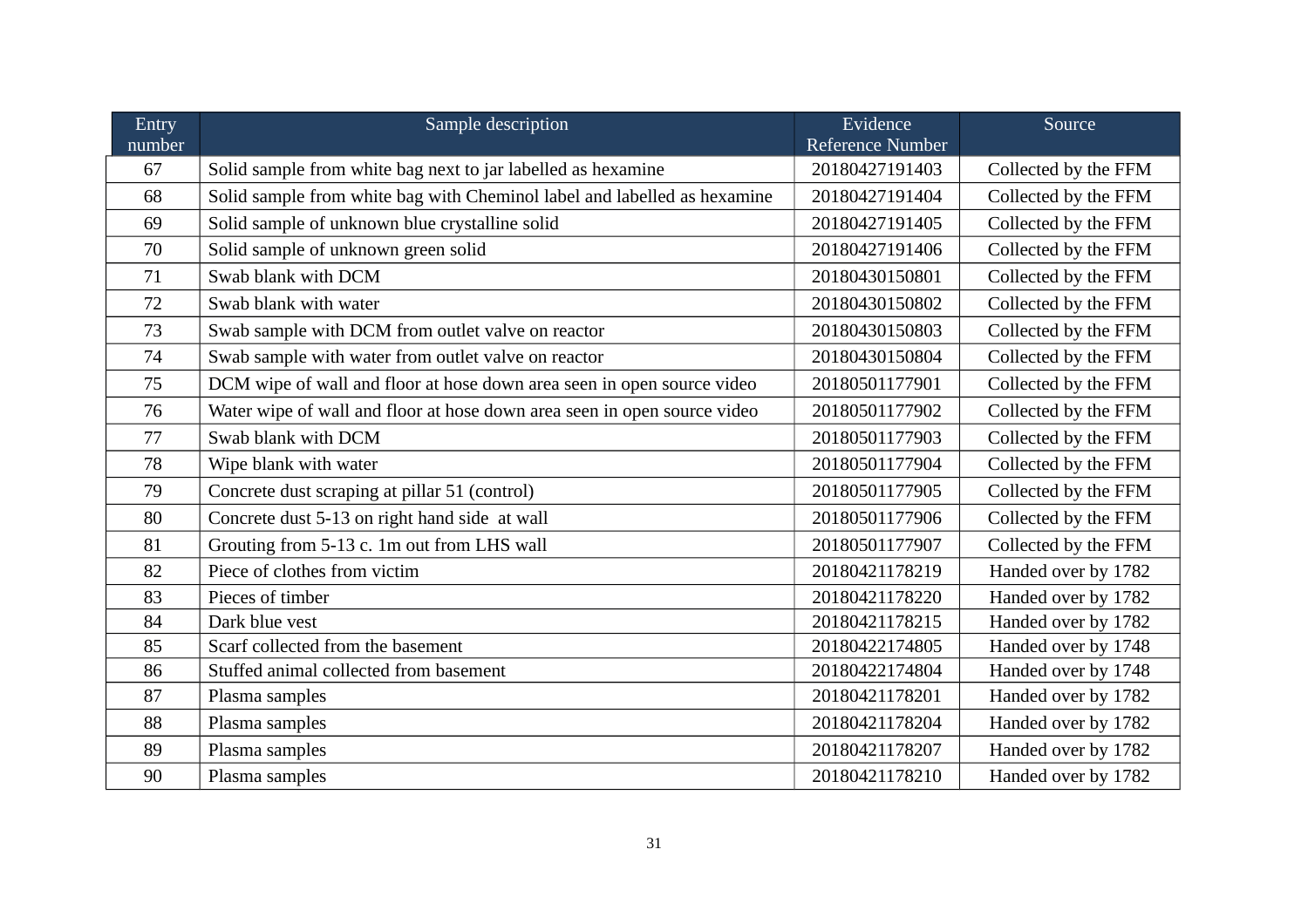| Entry<br>number | Sample description  | Evidence<br>Reference Number | Source               |  |
|-----------------|---------------------|------------------------------|----------------------|--|
| 91              | Plasma samples      | 20180421178213               | Handed over by 1782  |  |
| 92              | Plasma samples      | 20180418175704A              | Handed over by 1757  |  |
| 93              | Plasma samples      | 20180418175703A              | Handed over by 1757  |  |
| 94              | Plasma samples      | 20180418175702A              | Handed over by 1757  |  |
| 95              | Plasma samples      | 20180418175701A              | Handed over by 1757  |  |
| 96              | Plasma samples      | 201804211748PL               | Collected by the FFM |  |
| 97              | Plasma samples      | 201804211795PL               | Collected by the FFM |  |
| 98              | Plasma samples      | 201804211770PL               | Collected by the FFM |  |
| 99              | Plasma samples      | 201804251753PL               | Collected by the FFM |  |
| 100             | Blood cells samples | 20180421178202               | Handed over by 1782  |  |
| 101             | Blood cells samples | 20180421178205               | Handed over by 1782  |  |
| 102             | Blood cells samples | 20180421178208               | Handed over by 1782  |  |
| 103             | Blood cells samples | 20180421178211               | Handed over by 1782  |  |
| 104             | Blood cells samples | 20180421178214               | Handed over by 1782  |  |
| 105             | Blood cells samples | 20180418175704B              | Handed over by 1757  |  |
| 106             | Blood cells samples | 20180418175703B              | Handed over by 1757  |  |
| 107             | Blood cells samples | 20180418175702B              | Handed over by 1757  |  |
| 108             | Blood cells samples | 20180418175701B              | Handed over by 1757  |  |
| 109             | Blood cells samples | 201804211748BC               | Collected by the FFM |  |
| 110             | Blood cells samples | 201804211795BC               | Collected by the FFM |  |
| 111             | Blood cells samples | 201804211770BC               | Collected by the FFM |  |
| 112             | Blood cells samples | 201804251753BC               | Collected by the FFM |  |
| 113             | Full blood samples  | 20180421178203               | Handed over by 1782  |  |
| 114             | Full blood samples  | 20180421178206               | Handed over by 1782  |  |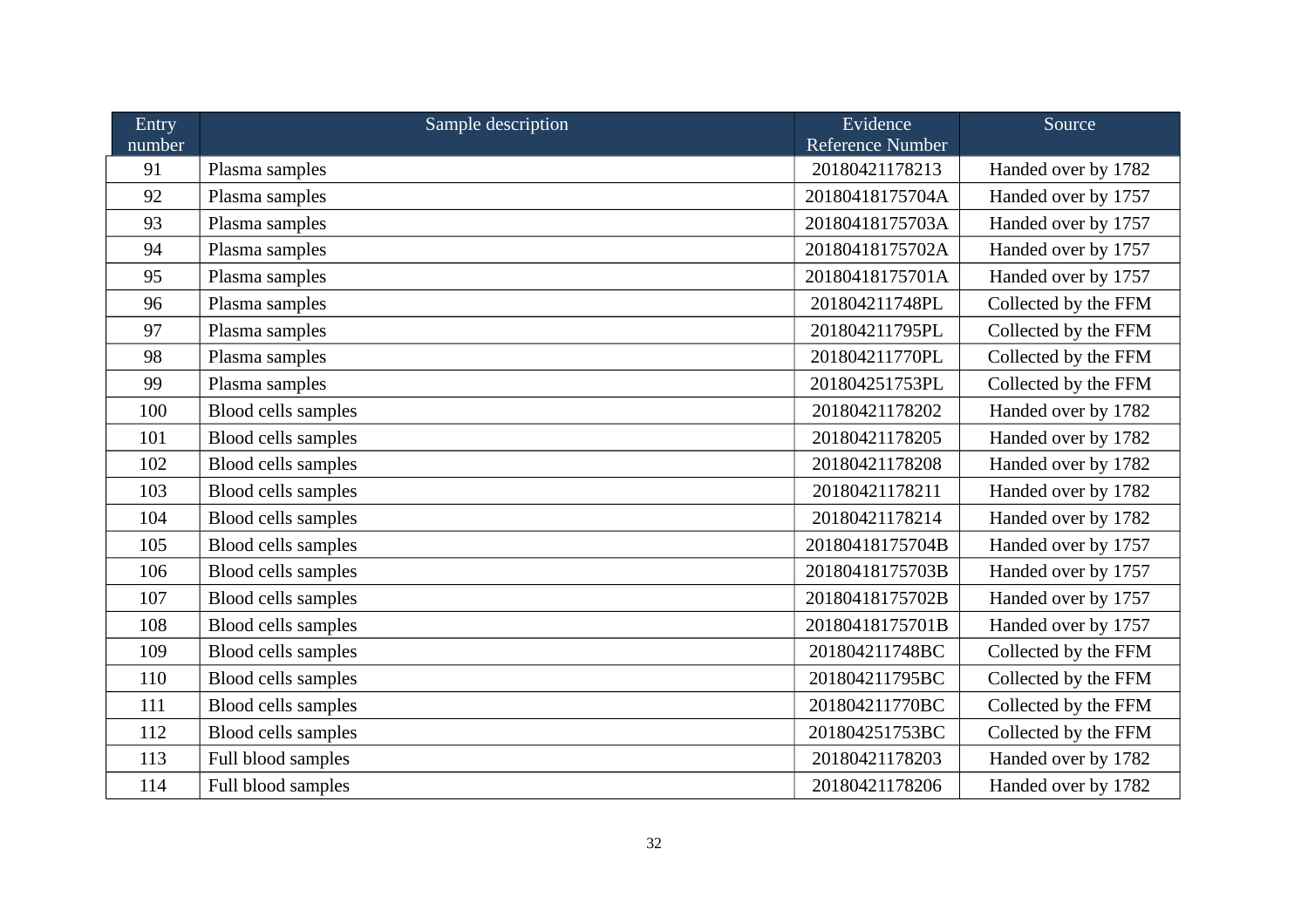| Entry<br>number | Sample description | Evidence<br>Reference Number | Source               |  |
|-----------------|--------------------|------------------------------|----------------------|--|
| 115             | Full blood samples | 20180421178209               | Handed over by 1782  |  |
| 116             | Full blood samples | 20180421178212               | Handed over by 1782  |  |
| 117             | Hair samples       | 20180418175705H<br>S         | Handed over by 1757  |  |
| 118             | Hair samples       | 20180418175706H<br>S         | Handed over by 1757  |  |
| 119             | Hair samples       | 20180418175707H<br>S         | Handed over by 1757  |  |
| 120             | Hair samples       | 20180430178226               | Handed over by 1782  |  |
| 121             | Hair samples       | 20180430178227               | Handed over by 1782  |  |
| 122             | Hair samples       | 20180430178228               | Handed over by 1782  |  |
| 123             | Hair samples       | 20180430178229               | Handed over by 1782  |  |
| 124             | Hair samples       | 20180430178230               | Handed over by 1782  |  |
| 125             | DNA samples        | 20180426178221               | Collected by the FFM |  |
| 126             | DNA samples        | 20180426178222               | Collected by the FFM |  |
| 127             | DNA samples        | 20180426178223               | Collected by the FFM |  |
| 128             | DNA samples        | 20180426178224               | Collected by the FFM |  |
| 129             | DNA samples        | 20180426178225               | Collected by the FFM |  |